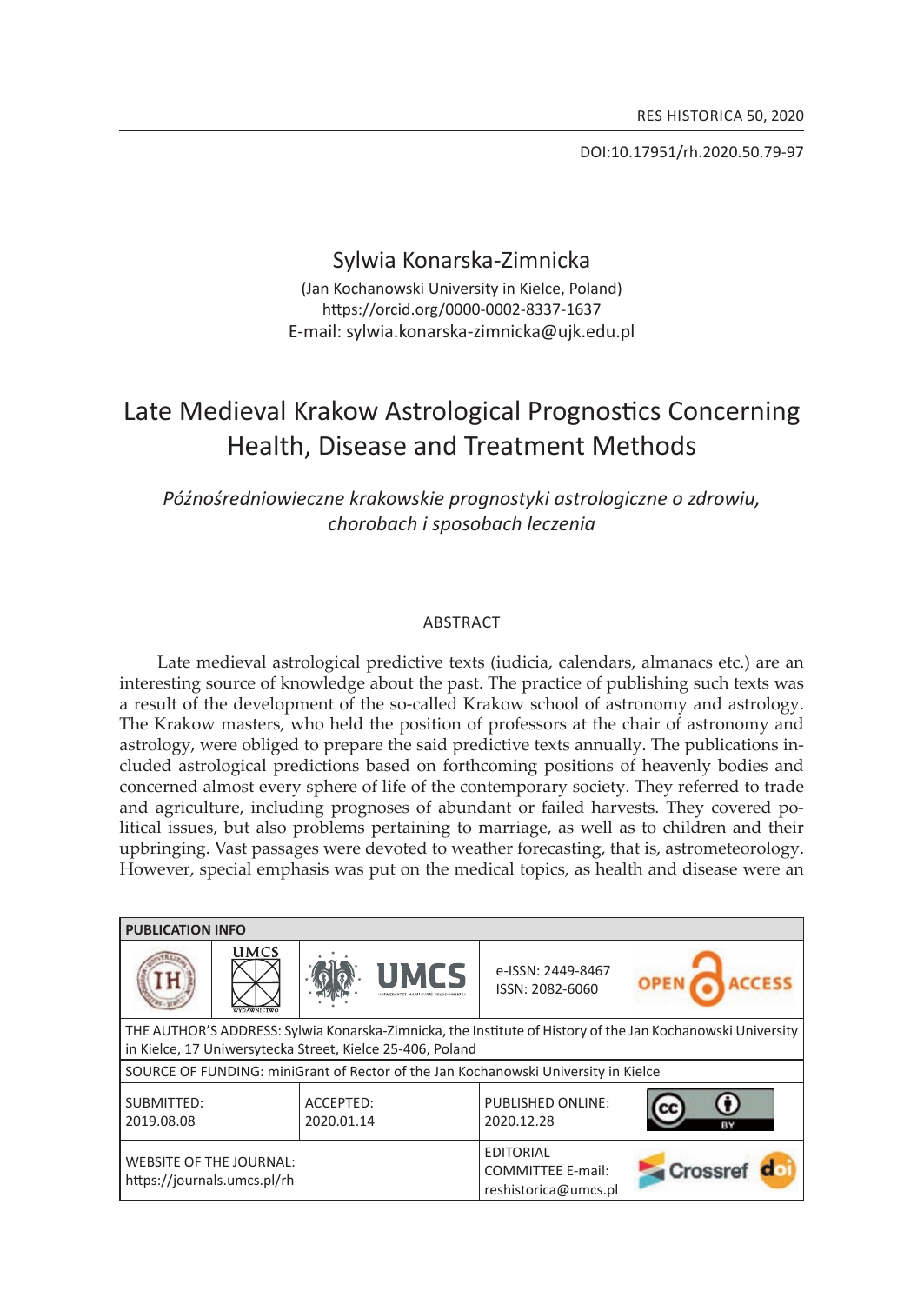issue of key importance for the representatives of all social strata . Astrological predictive texts, indicating the best (from the viewpoint of astrology) time for attempts to maintain or regain health, were meant to interpret theoretical knowledge with recommendations concerning the practice, which was difficult to verify with regard to sources.

**Key words:** astrology in the Middle ages, prognostics, calendars, almanacs, the University of krakow

Astrological predictions are a 'treasure trove of knowledge' about different subjects related to the so-called everyday life of people in the late 15th and early 16th century. That period of their increased 'discovery' was owed to the invention of printing (even though handwritten works, also in scope of the title predictions, were still being produced). it was not only the result of the enormous interest and demand for that type of creation, both on the part of the society eager for astrological knowledge and the printers counting on considerable profits<sup>1</sup>, but also of the belief in the great power of influence of the lunar world on the sublunar one, of which man was a component. Astrology was triumphant at that time, the prognosticators' output being the best testimony to that fact<sup>2</sup>.

The practice of publishing astrological predictions is connected to the foundation of the chair of astrology at the University of krakow, i.e. in the mid-15th century. although there are preserved examples of

<sup>1</sup>a. kawecka-Gryczowa, *Rola drukarstwa polskiego w dobie Odrodzenia*, warszawa 1954, pp. 68–69, wrote that while the average edition of most titles was approx. 300 copies, their amount reached 10,000 in the case of calendars, and, importantly, the circulation spread very quickly both within the country and abroad, reaching 'apud exteras remotissimasque nationes'. see: *Codex diplomaticus Universitatis Studii Generalis Cracoviensis continet privilegia et documenta quae res gestas academiae eiusque beneficia illustrant,* Pars quarta, *Ab Anno 1507 ad Annum 1548,* kraków 1884, no. 350, p. 92; cf. e. Potkowski*, Książka i pismo w średniowieczu. Studia z dziejów kultury piśmiennej i komunikacji społecznej*, Pułtusk 2000, pp. 199–207. l. Birkenmajer, *Zapiski historyczne wśród starych almanachów Biblioteki Jagiellońskiej*, 'kwartalnik Historyczny' 1902, 16, pp. 445–457; 1903, 17, pp. 405–421, presented notes testifying to their popularity among readers.

 $2$  Due to the subject matter, strictly defined in the title, the article does not draw out the extremely complex considerations on the approval and criticism of astrology. That topic has been extensively treated in: s. konarska-zimnicka, *'Wenus panią roku, Mars towarzyszem...' Astrologia w Krakowie XV i początku XVI wieku*, kielce 2018, where broad chapters are titled precisely *Krytyka astrologii* and *Aprobata astrologii.* see also: eadem, *Why Was Astrology Criticised in the Middle Ages? Contribution to Further Research (on the Basis of Selected Treaties of Professors of the University of Krakow in the 15th Century)*, 'saeculum christianum. Pismo Historyczno-społeczne' 2017, 24, pp. 91–99; eadem, *Astrologia Licita? Astrologia Illicita? The Perception of Astrology at Kraków University in the Fifteenth Century*, 'culture and cosmos. a journal of the History of astrology and cultural astronomy' 2011, 15, 2, pp. 65–90.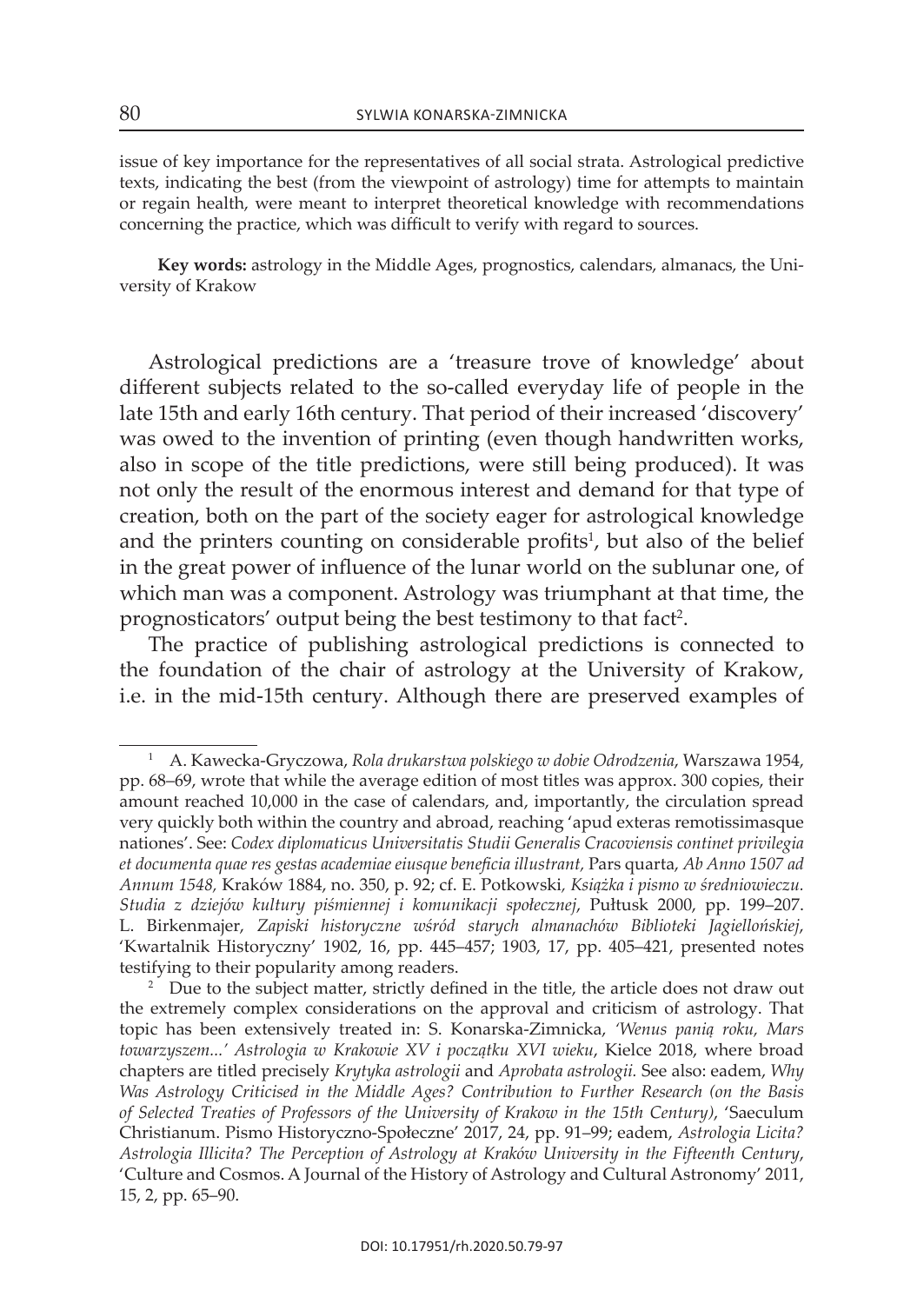that type of creations from the beginning of the century, which can be associated with the establishment of the cathedral of astronomy in the first decade of the 15th century<sup>3</sup>, the forecasts from the first half of the 15th century are more astronomical than astrological, in contrast to the later ones (second half of the 15th, early 16th century). The custom of writing regular astrological predictions for the new year to come was initiated by Marcin Król of Zurawica (approx. 1422–1453)<sup>4</sup>, the founder of the chair of astrology<sup>5</sup>, who himself was the author of the forecast for 1451<sup>6</sup>. Every professor of the chair of astrology and, according to the statutes of 1476, also of the chair of astronomy, was obliged to prepare an annual forecast in three versions: a comprehensive, professional one, with references to the authorities of the contemporary world of science, probably addressed to adepts of the science of celestial bodies, i.e. astronomers and astrologers

 $3$  The Chair of Astronomy and Mathematics was founded in the early 15th century thanks to the foundation of a Mr stobner, hence it was often called the stobnerian chair. k. Morawski, *Historia Uniwersytetu Jagiellońskiego*, vol. 1, kraków 1900, p. 103; cf. a. Birkenmajer, *Uniwersytet Krakowski jako międzynarodowy ośrodek studiów astronomicznych na przełomie XV i XVI stulecia,* in: *Odrodzenie w Polsce. Materiały sesji naukowej PAN 25*–*30 października 1953 roku*, vol. 2: *Historia nauki*, part 2. ed. B. suchodolski, warszawa 1956, p. 364; z. kozłowska-Budkowa*, Odnowienie jagiellońskie Uniwersytetu Krakowskiego (1390*–*1414),* in: *Dzieje Uniwersytetu Jagiellońskiego w latach 1364*–*1764*, vol. 1, ed. j. zathey, kraków 1964, p. 52; H. Barycz, *Nowa synteza dziejów Uniwersytetu Jagiellońskiego*, 'Przegląd Historycznooświatowy' 1966, 3, p. 310; M. Markowski, *Kształtowanie się krakowskiej szkoły astronomicznej,* in: j. Dobrzycki, M. Markowski, t. Przypkowski, *Historia astronomii w Polsce*, ed. e. Rybka, vol. 1, wrocław–warszawa–kraków–Gdańsk 1975, p. 72; idem, *Methodologische Grundlagen der offiziellen Universitätsbeschlüsse und Erklärungen der Professoren an der Krakauer Universität im XV. Jahrhundert*, 'studia Mediewistyczne' 1977, 17, p. 25; j. sondel, *Przywileje fundacyjne Uniwersytetu Jagiellońskiego oraz przywileje nadania szlachectwa jego profesorom (z historycznoprawnym komentarzem)*, kraków 2015, p. 198.

<sup>4</sup>M. zwiercan, *Marcin z Żurawicy zwany Król (z Przemyśla, de Polonia),* in: *Polski Słownik Biograficzny* [hereinafter: PsB], vol. 19, wrocław–warszawa–kraków–Gdańsk 1974, pp. 580–581; *Bibliografia Literatury Polskiej. Nowy Korbut*, vol. 3, Piśmiennictwo *staropolskie,* ed. R. Pollak, warszawa 1965, pp. 461–462 [hereinafter: *Nowy Korbut*]; j. sondel, *Słownik historii i tradycji Uniwersytetu Jagiellońskiego*, kraków 2012, pp. 813–814; k. ożóg, *Uczeni w monarchii Jadwigi Andegaweńskiej i Władysława Jagiełły (1384*–*1434)*, kraków 2004, p. 49; l. wachholz, *Wydział Lekarski Uniwersytetu Krakowskiego i jego grono nauczycielskie od r. 1364*–*1918*, kraków 1935, p. 33; M. Markowski, *Nauki ścisłe na Uniwersytecie Krakowskim w XV wieku*, in: *Filozofia polska XV wieku*, ed. R. Palacz, warszawa 1972, p. 219.

<sup>5</sup>M. Markowski, *Die Astrologie an der Krakauer Universität im XV Jahrhundert,* in: *The Universities in the Late Middle Ages*, eds. j. ijsewij, j. Paquet, leuven 1978, pp. 256–275; idem, *Burydanizm w Polsce w okresie przedkopernikańskim*, wrocław 1971, p. 231; idem, *Powstanie pełnej szkoły astronomicznej w Krakowie,* in: j. Dobrzycki, M. Markowski, t. Przypkowski, *Historia astronomii*, p. 90; cf. s. konarska-zimnicka, *Wenus*, pp. 19–80.

<sup>6</sup>Marcin król z Żurawicy, *Iudicium anni 1451*, Biblioteka jagiellońska [hereinafter: Bj], manuscript 764, pp. 3–12, 17–26; idem, *Iudicium anni Domini 1451 […] promulgatum*, Bj, manuscript 1918, sheets 185r–200v.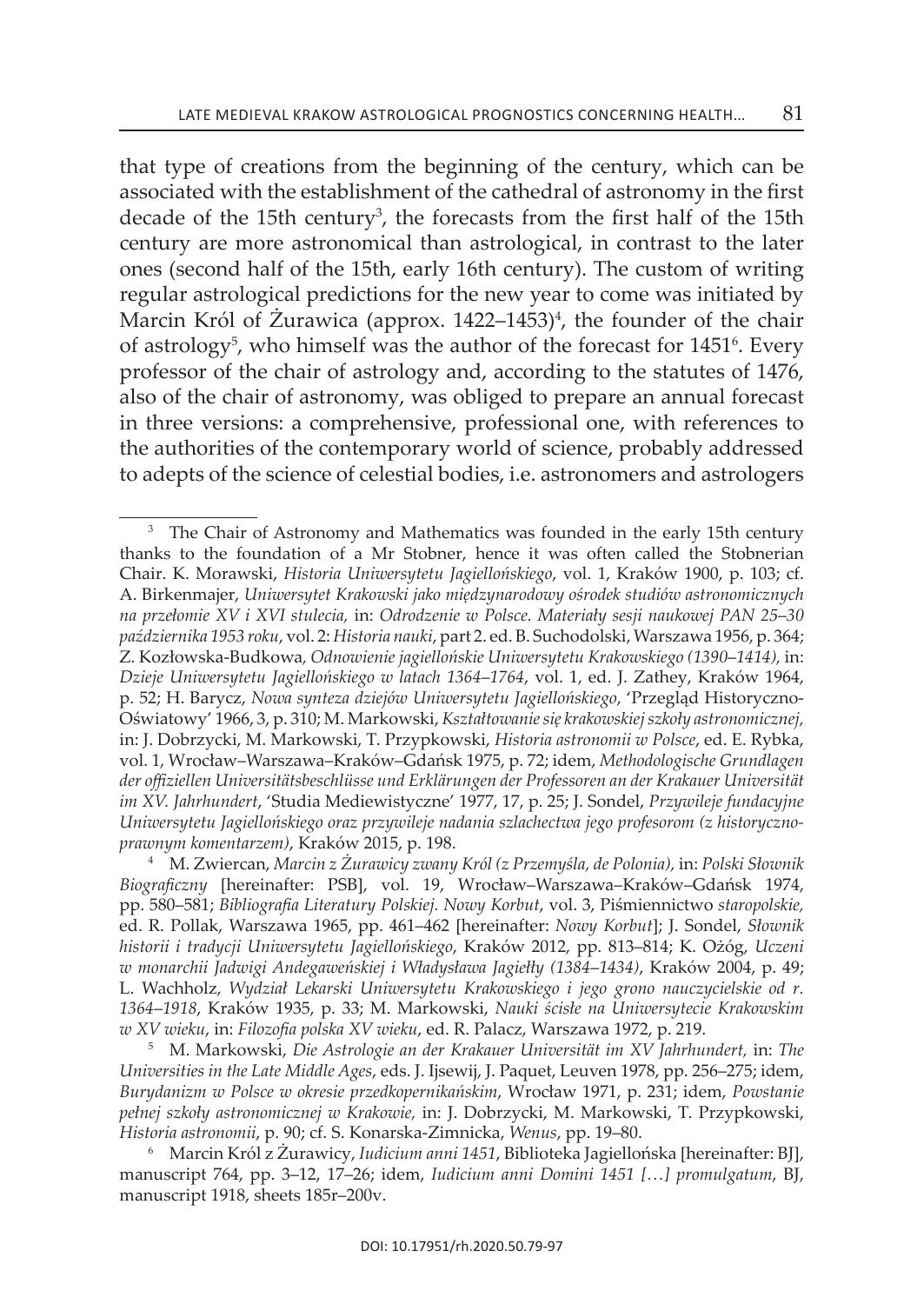alike; another one for representatives of academic circles gathered in the Collegium Maius<sup>7</sup>, version suggested also to be sent to Krakow councilors; finally, the third one, limited to strictly astrological information but devoid of any scientific commentary, for the general public which treated these ephemeral publications (their topicality was limited in time) as the 'communication media' of the time<sup>8</sup>.

Those prints would come out under many names and in various forms. We learn from the preserved sources that they were prognostics, almanacs, iudicia, minutiae; they were called practica, tacuinum, ephemerides, or calendars<sup>9</sup>. They were diverse in visual and editorial terms, primarily in size and graphic layout but, more importantly, also in content: while the ephemerides contained the largest amount of astronomical and computistic data, the prognostics and almanacs limited such data to a minimum, focusing on the descriptive form of presenting astrological issues. similarly, iudicia emphasized the description of astrological forecasts . The aforementioned prints were also relatively extensive in terms of volume: from several to around a dozen r-v. sheets; in the vast majority of cases, the  $4^{\circ}$  size was used in prognostics and almanacs, although the tiny, pocket-sized ones were most often printed as 16<sup>o</sup>, and sometimes even 24 $\degree$  and 32 $\degree$ <sup>10</sup>. Large-sized wall calendars (2 $\degree$ ), which could be hung

<sup>7</sup>*Codex diplomaticus*, Pars quarta, no. 348, pp. 87–88; see: *Założenie i urządzenie Collegii Minoris*, ed. j. szujski, 'archiwum do Dziejów literatury oświaty w Polsce' 1878, 1, pp. 97–98.

<sup>8</sup> e. Potkowski, *Piśmiennictwo masowe w początkach epoki nowożytnej. 'Iudicia astrologica' z Krakowa*, 'z badań nad Polskimi księgozbiorami Historycznymi. studia i Materiały' 2002, 20, p. 18. P. tafiłowski, *Społeczna funkcja kalendarzy astrologicznych w Polsce XVIII wieku*, 'Biuletyn Biblioteki jagiellońskiej' 2002, 52, 1–2, p. 137, writes, referring to the beginnings of printed calendars: 'Drukom kalendarzowym wypadnie przyznać tytuł pierwszej popularnej książki dla masowego odbiorcy' ['calendar prints should be given the title of the first popular book for mass audience']; a. strzebońska, *Szesnastowieczne kalendarze krakowskie*, in: *Bibliologia, literatura, kultura. Księga pamiątkowa ofiarowana Profesor Wacławie Szelińskiej,* eds. M. konopka, M. zięba, kraków 1999, p. 178.

<sup>9</sup>j. zathey, *Z historii środowiska magiczno-astrologicznego w Krakowie w XV wieku*, 'krzysztofory' 1981, 8, p. 17; M. janik, *Kalendariografia polska od XVI*–*XVIII wieku. Próba typologii*, in: kalendarze *staropolskie,* eds. i. Dacka-Górzyńska, j. Partyka, warszawa 2013, pp. 9–52; k. kossakowska-jarosz, *Kalendarz. Spory terminologiczne*, 'zeszyty naukowe wyższej szkoły Pedagogicznej im. Powstańców Śląskich w opolu. Filologia Polska' 1993, 33, pp. 129–135; M. janik, *Polskie kalendarze astrologiczne epoki saskiej*, warszawa 2003, p. 5; s. konarska-zimnicka, *Wenus*, pp. 89–93.

 $10$  Incunabula and old prints are marked with the so-called bibliographic format which does not depend on the dimensions of the book, but on the number of times a sheet of paper has been folded. see: H. szwejkowska, *Książka drukowana XV*–*XVIII wieku. Zarys historyczny*, wrocław–warszawa 1987, pp. 64–65; cf. M. janik, *Kalendariografia*, p. 25, annotation 59; idem, *Polskie*, pp. 82–83.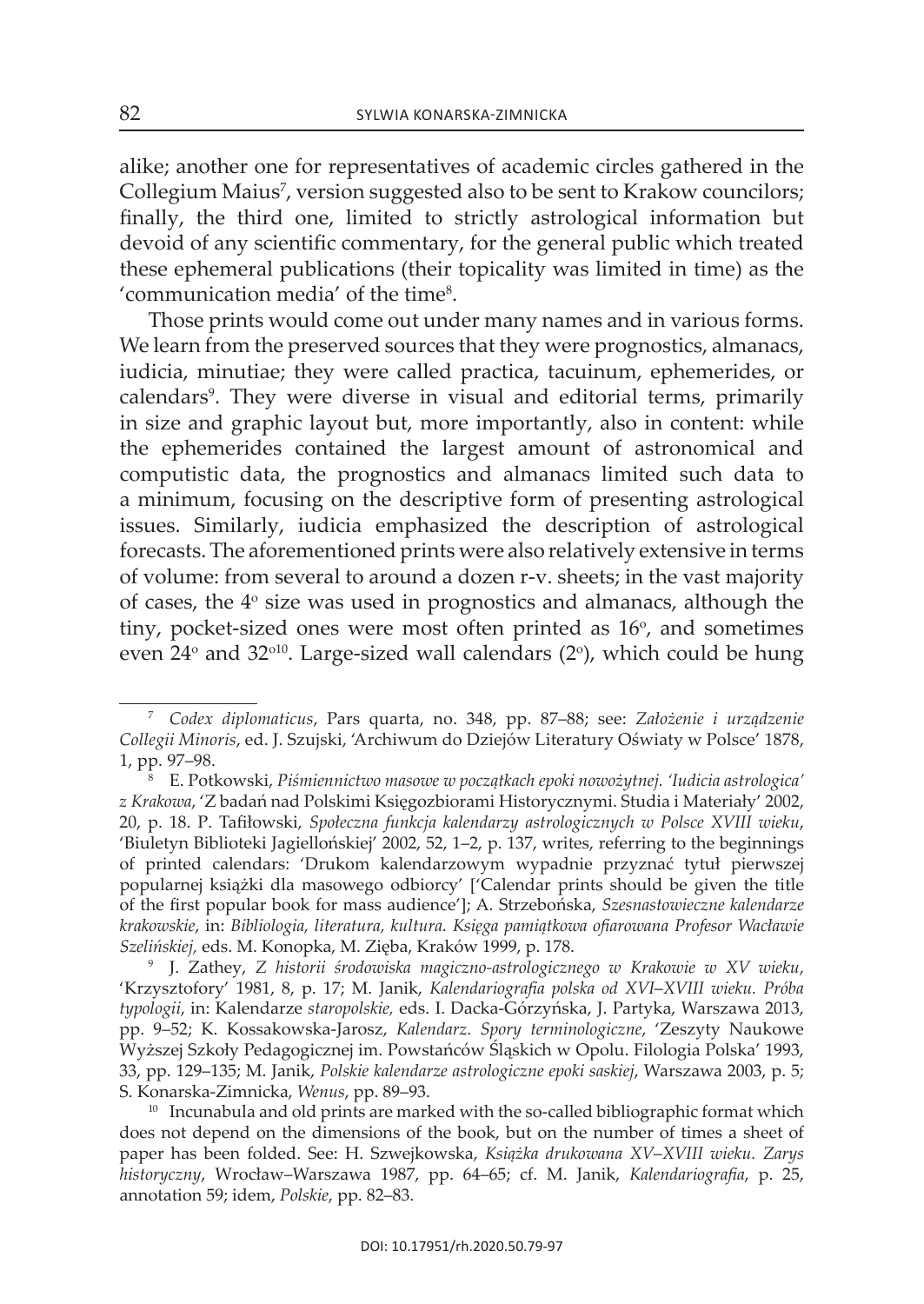on the wall<sup>11</sup>, next to key computistic data (a list of twelve months divided into consecutive days and holidays falling on them), presented extremely limited content, pared down to the essential information shown in graphic form (with graphic markings explained in the legend, placed most often in the upper part of the calendar); that gave them the most accessible form, understandable also for an uneducated society $12$ .

Their content was extremely rich, as the astrological forecasts were aimed to encompass all the aspects of human life. Matters of health and disease were among the most important topics in the prognostics . All the knowledge presented in them was based on a strong belief in the unity of the macroand microcosm<sup>13</sup>, according to astrological rules, drawn from the works of ancient and medieval scientists from the circles<sup>14</sup> of both the Islamic and Christian culture<sup>15</sup>, with humoralism as the core of medical knowledge<sup>16</sup>. In

<sup>14</sup> H. schipperges, *Die Assimilation der arabischen Medizin durch das lateinische Mittelalter*, Wiesbaden 1964; idem, Arabische Medizin im lateinischen Mittelalter, Berlin-Heidelberg-New york 1976; j. Burchardt, *Elementy wkładu Arabów do farmakognozji średniowiecza łacińskiego*, 'kwartalnik Historii nauki i techniki' 2001, 46, 2, pp. 7–34; P. Prioreschi, *A History of Medicine,* vol. 4: *Byzantine and Islamic Medicine,* omaha 2001, passim; see also: l. saif, *The Arabic Theory of Astral Influences in Early Modern Medicine*, 'Renaissance studies' 2015, 25, 5, pp. 609–626.

<sup>15</sup> z. Gajda, *Do historii medycyny wprowadzenie*, kraków 2011, passim; ch. Burnett, *Astrology and Medicine in the Middle Ages*, 'society for the social History of Medicine Bulletin' 1985, 37, pp. 16–18; broadly in: *Astro-Medicine, Astrology and Medicine, East and West*, eds. a. akasoy, ch. Burnett, R. yoeli-tlalim, Firenze 2008, passim; P. kibre, *Studies in Medieval Science: Alchemy, Astrology, Mathematics and Medicine*, london 1984, passim; s. konarskazimnicka, *Wenus*, pp. 137–207; eadem, *Jatromatematyka w optyce twórczości krakowskich uczonych późnego średniowiecza. Przyczynek do badań*, in: *Medicina antiqua, mediaevalis et moderna. Historia-filozofia-religia*, eds. s. konarska-zimnicka, l. kostuch, B. wojciechowska, kielce 2019, pp. 165–181.

<sup>16</sup> t. Brzeziński, *Rozwój poglądów na istotę choroby,* in: *Historia medycyny*, ed. idem, Warszawa 1988, pp. 137–143; N. G. Siraisi, *Medieval & Early Renaissance Medicine.* 

<sup>11</sup> a. strzebońska, *op. cit.*, p. 179, states that 'kalendarz ścienny miał format stojącego prostokąta' ['a wall calendar had the format of a standing rectangle'].

<sup>12</sup> M. janik, *Polskie,* p. 155, writes about 'dwóch podstawowych jednostkach treści: kalendarium i prognostyku' ['two basic units of content: the calendar and the prognostic'].

<sup>13</sup> B. Płonka-syroka, *Różne koncepcje podmiotowości człowieka w teoriach i doktrynach medycznych*, 'Medycyna nowożytna. studia nad kulturą Medyczną' 2001, 8, 1, p. 25 wrote about 'paralelizmie makrokosmosu (wszechświata) i mikrokosmosu (człowieka)' ['the parallelism of the macrocosm (universe) and microcosm (human being)']; z. kalemba, *Wpływ koncepcji makro- i mikrokosmosu na pojmowanie choroby i człowieka chorego*, 'Medycyna nowożytna. studia nad Historią Medycyny' 1998, 5, 1, pp. 29–38; cf. M. kurdziałek, *Koncepcje człowieka jako mikrokosmosu,* in: *O Bogu i o człowieku,* ed. B. Bejze, vol. 2: *Problemy filozoficzne i teologiczne*, warszawa 1969, pp. 109–125; idem, *Średniowieczne doktryny o człowieku jako mikrokosmosie,* in: idem, *Średniowiecze w poszukiwaniu równowagi*, pp. 271– 310. More broadly in: G. P. conger, *Theories of Macrocosms and Microcosms in the History of Philosophy*, new york 1922, passim; z. libera*, Mikrokosmos, makrokosmos i antropologia ciała*, Tarnów 1997, passim.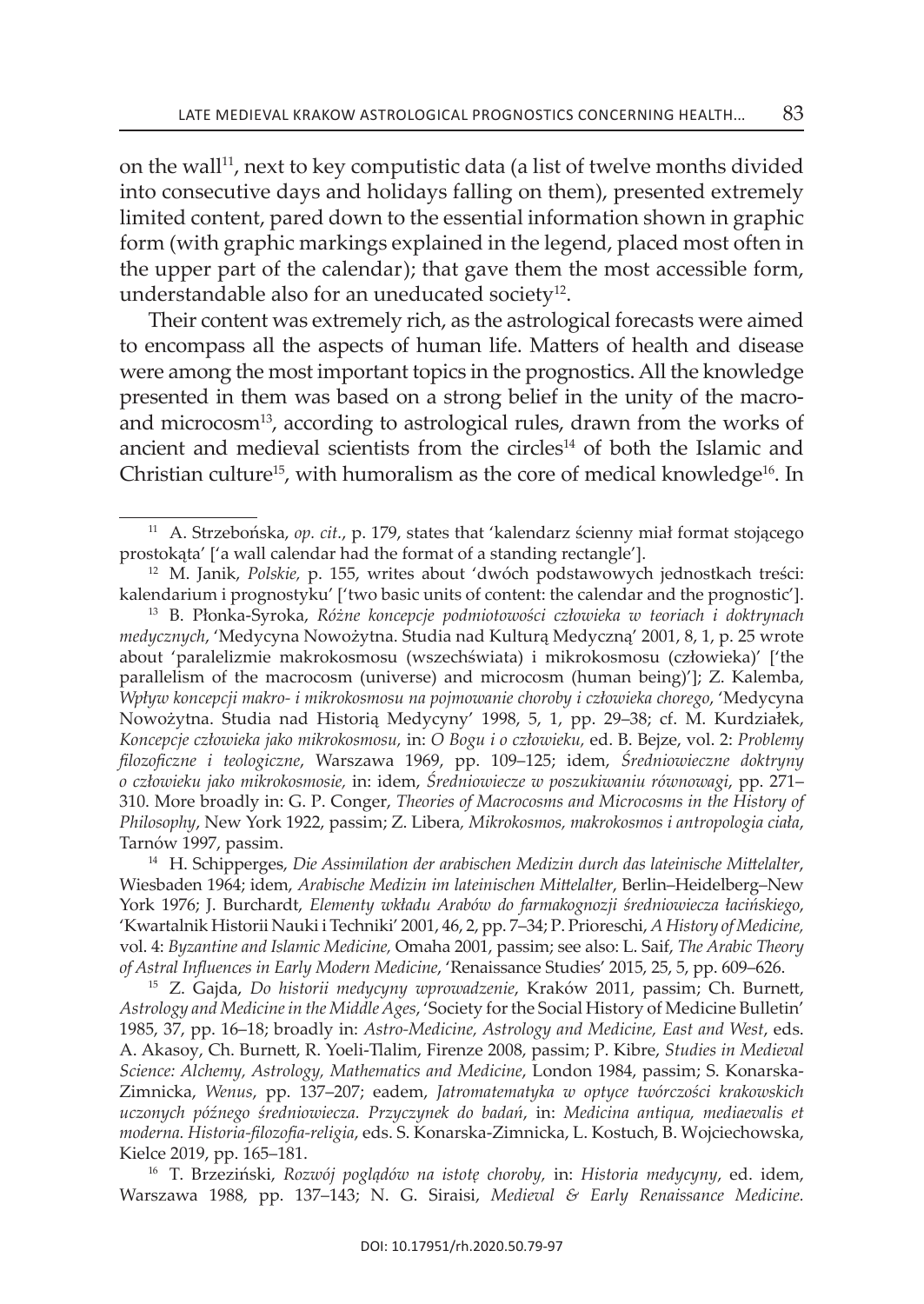calendars, where, as mentioned, the border signs were the predominant form of message, medical advice was limited to a few key issues: bloodletting, cupping, or taking medications. astrological predictions covered also the use of baths and haircutting. Appropriate symbols were used to indicate the days when a given treatment should be performed, and, in the case of medications, additionally, in what form they were to be taken in order to ensure recovery or an effective cure. special markings indicated: *minutio optima, minutio mediocris, balneum bonum cum ventosis, balneum sine ventosis, laxatio per electuarium, laxatio per haustum, purgatio per pillulas. Importantly,* the multiple use of a given symbol indicated the level of effectiveness of the treatment. For example: Mikołaj Prokopiades z Szadka (1489–1564)<sup>17</sup> advised readers of the 1525 calendar to undergo phlebotomy in May on the days 1, 2, 8, 9, 13 and 17, and even 'more excellently', on the days 12, 15, 18, 25 and 26 of that same month. He found it advisable to perform cupping on the 8, 9, 12, 13, 15, 17, 18 and 25 of May. interestingly, the astrologer did not indicate good days for using a bath without cupping for that month. He did note, however, the days when he found the configuration of the celestial bodies favorable to haircutting. May 1, 2, 10, 11, 25 and 29 were the most favorable time for it. when it comes to taking medications, it was not advisable to take those in the form of confection, i.e. thick syrup, in May. The author of the calendar, however, found it appropriate to be treated with medications in the form of, as he recorded, 'potations', i.e. diverse tinctures, thin liquids, and that should be done in May on St. Sophia's day  $(15 \text{ May})^{18}$ . In turn, the ephemeride compiled by Michał of Wiślica (ca. 1499–1575)<sup>19</sup> for 1532, the forecasts for May informed that on the 2nd, 9th, 17th and 24th day of that month, phlebotomy would be highly recommended, while on the 25th, 29th and 30th its effectiveness may be barely average. Bathing with cupping was recommended on the 2, 19 and 25 May, without cupping on the

*An Introduction to Knowledge and Practice*, london–chicago 1990, passim; B. wojciechowska, *Flebotomia i purgowanie, czyli o leczeniu w wiekach średnich*, kielce 2019, passim.

<sup>&</sup>lt;sup>17</sup> H. Barycz, Mikołaj z Szadka, in: PSB, vol. 21, Wrocław–Warszawa–Kraków–Gdańsk 1976, pp. 138–140; j. sondel, *Słownik*, pp. 854–855; t. Marszał, *Mikołaj Prokopowicz z Szadka astrolog, astronom, historyk nauki, miłośnik i znawca książki (1489*–*1564)*, 'Biuletyn szadkowski' 2009, 9, pp. 5–36.

<sup>18</sup> Mikołaj Prokopiades z szadka, *Naznamionowanie dzienne miesiącow nowych pełnych […] lata […] 1525 [Kraków, Hieronim Wietor, 1524/1525] plº*, ed. w. wydra, Poznań 2010, calendar sheet.

<sup>&</sup>lt;sup>19</sup> L. Hajdukiewicz, Michał z Wiślicy, in: PSB, vol. 20, Wrocław–Warszawa–Kraków– Gdańsk 1975, pp. 628–629; j. sondel, *Słownik*, pp. 541–542; s. kazusek, *Michał z Wiślicy,* in: *Świętokrzyski słownik biograficzny*, vol. 1, ed. j. wijaczka, kielce 2002, p. 102; s. konarskazimnicka, *Astrologica Michała z Wiślicy. Przegląd twórczości*, 'z Dziejów Regionu i Miasta. Rocznik oddziału Polskiego towarzystwa Historycznego w skarżysku-kamiennej' 2012, 3, pp. 79–92.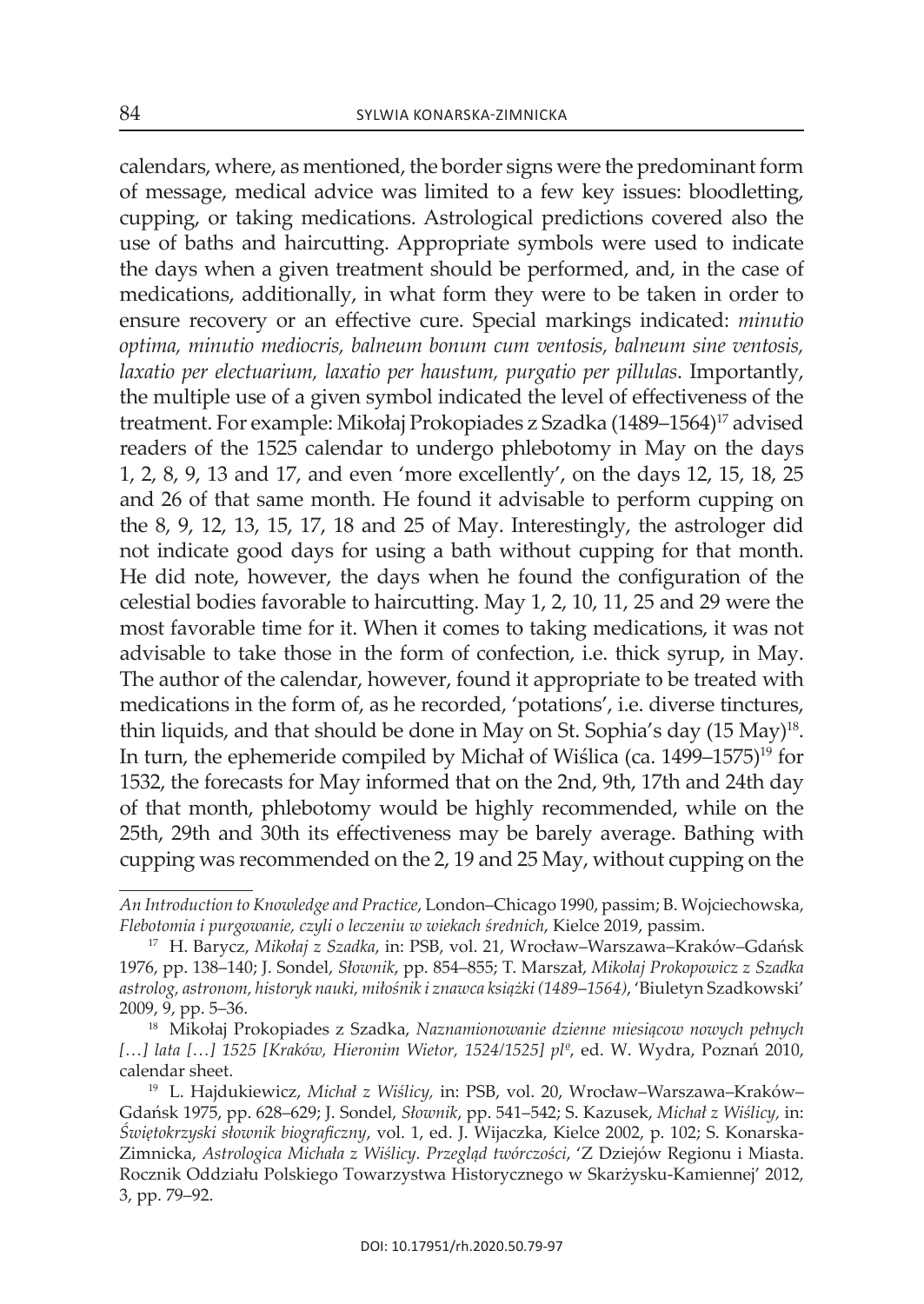7th and 10th; on the other days, bathing was considered inadvisable, so was cupping. on 9 May, in turn, purification was recommended through 'laxatio per electuarium'; 'laxatio per haustum' was advised on the 16th and 17th day of that month. interestingly, 'purgatio per pillulas' was not recommended in May at all. Conversely, in October for instance, that method of purification was recommended to be practiced on days 9, 10 and 11<sup>20</sup>.

In some cases, those ephemerides, as they were often colloquially called, did not have a daily breakdown of each month and were limited to medical advice within full months, with suggestions of what intervention – and when – should be best performed according to the liturgical calendar. in the first astrological-medical calendar for 1474 printed in Poland, the advice was presented in the following manner: 'May. Tuesday's day of the Holy Cross is good for manhood and old age, for phlegmatics, except for the loins. The following day, similarly for them. Monday after st. stanislaus, good for old age, for cholerics, except for the ankles, especially in the morning. The following day, likewise, good day for them. thursday after st. stanislaus, good for old age for phlegmatics, except for the vena cava. The following day, likewise, good day for them, especially in the morning. Friday after st. sophia, average for adolescence, for cholerics, except for the pulmonary vein. Thursday after St. Urban average for adolescence and manhood, for melancholics, except for the buttocks'21 . That formula was adopted by the creators of later calendars and the pattern recurs in many preserved incunabula and old prints from the late 15th and early 16th century . The anonymous *Ephemeris ad annum 1511* focuses on the following issues: 'Quando conveniat venam incidere. Balneum ingredi. Et corori medicaminibus consulere<sup>'22</sup>, i.e. on the most important and commonly available health-saving methods. The publication informed that, in May for instance, 'in die Philippi et jacobi

<sup>20</sup> Michał z wiślicy, *Ephemeris cum electionibus pro anno Domini 1532: qui est bissextilis et* embelismatis, Florian Ungler, kraków 1531, Bj, st. dr. cim. vol. 16, calendar sheet.

<sup>21</sup> 'Maj. wtorek dzień św krzyża dobry dla wieku męskiego i starczego, dla flegmatyków, oprócz lędźwi. nazajutrz podobnie dla tychże. Poniedziałek po św. stanisławie, dobry dla wieku starczego, dla choleryków, oprócz kostek, zwłaszcza rano. nazajutrz podobnie dzień dobry dla tychże. czwartek po św. stanisławie dobry dla wieku starczego dla flegmatyków, oprócz żyły głównej. Nazajutrz podobnie dzień dobry dla tychże, zwłaszcza rano. Piątek po św. zofii średni dla wieku młodzieńczego, dla choleryków, oprócz żyły płucnej. czwartek po św. Urbanie średni dla wieku młodzieńczego i męskiego, dla melancholików, oprócz pośladków'. anonymous author, *Almanach Cracoviense ad annum 1474*, kasper straube, kraków 1473/1474, Bj, inc. vol. 1998, calendar sheet.

<sup>&</sup>lt;sup>22</sup> Anonymous author, *Almanach anni 1511 super meridianum Cracoviensem*, Jan Haller, kraków 1510, Bj, st. dr. cim. vol. 3, calendar sheet.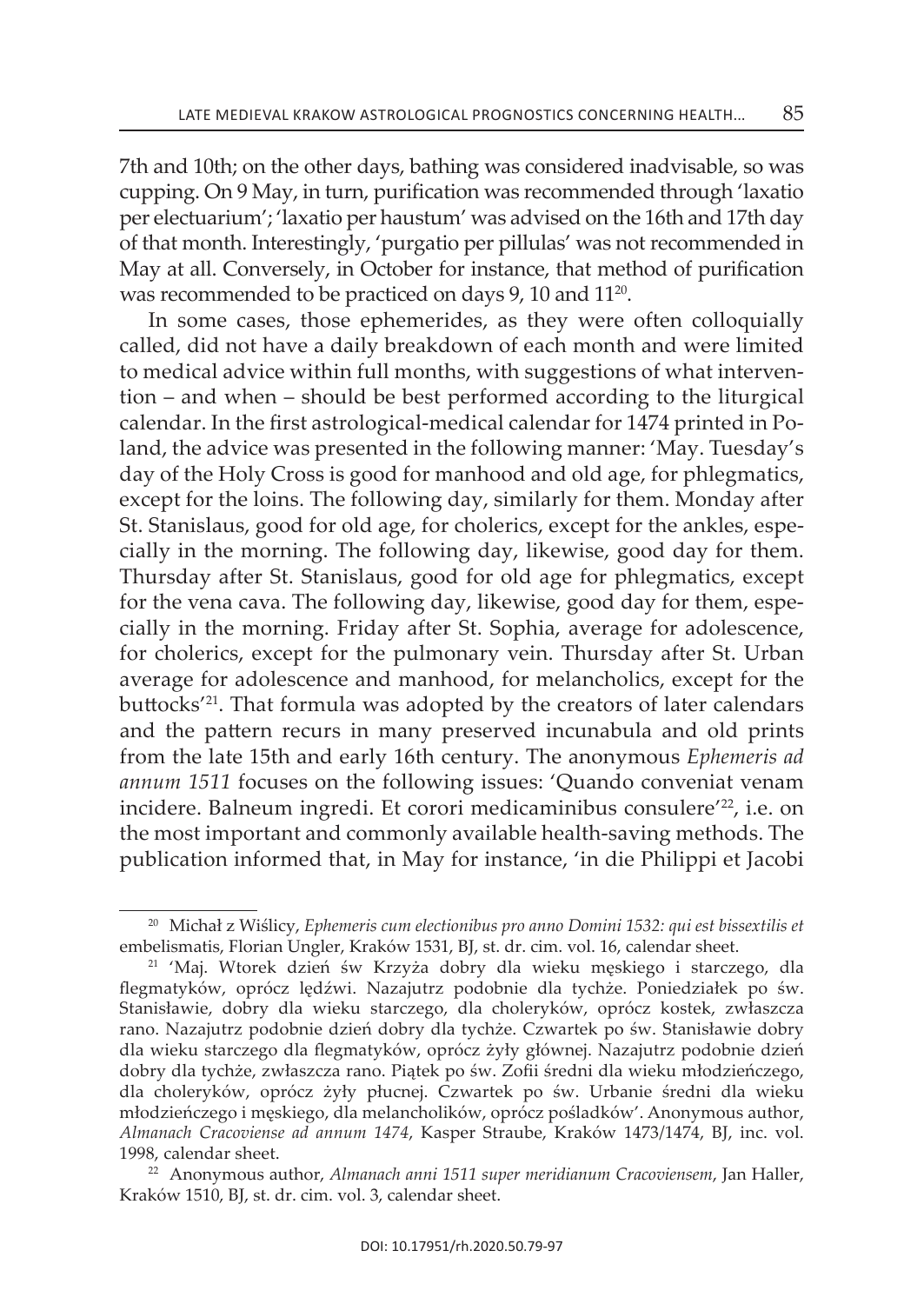mediocris iuuenibus, colericis preter pulmaticam. in crastino melior pro eisdem et in balneo et ventosis preter pectus. Optima etiam in electuariis. cancer. sabbato ante zophie balneum mediocre post meridiem, pro colericis. Feria quarta in pro festo zophie optimapro vrili flegmaticis. similiter in balneo et – ventosis preter coxas quae sunt supra genna. Dominica post zophie electa pro virili et senili et maxime melancolicis preter tibias. Aquarius. In crastino etiam in omnibus bona pro eisdem. Feria quarta ante vrbani optima pro virili et senili, colericis, preter zaphenam. Bona in pillulis, balneo et ventosis. Pisces. Feria sexta ante vrbanis laudabilis pro flegmaticis, senibus, preter cephalicam. Aries. In vigilia ascensionis Domini mediocris in balneando colericis . Sabbato post ascensionis Domini optimum balneum flegmaticis ad desiccandum humiditates<sup>'23</sup>. The emphasis was therefore put on the methods of preventing various ailments not listed here specifically and on the search of the optimal time for the performance of therapeutic procedures practiced at that time . At the same time, it was considered important to observe the principles of humoral medicine and iatromathematics, one of the key rules of which was melotesis – the belief that the signs of the zodiac rule the human body – and the attribution of planetary powers to specific members and organs24 . it is precisely the adherence to those rules that explains the prohibitions appearing in those 'ephemeral prints' and concerning the incision of specific places or veins within their area; that was vital from the point of view of one of the most popular procedures at that time: phlebotomy<sup>25</sup>.

a slightly different form of medical advice can be found in prognostics and iudicia which are much richer in terms of content. Those issues were there devoted to separate, adequately titled paragraphs, e.g. *De salute et* 

<sup>23</sup> *Ibidem* .

<sup>24</sup> M.j. Geller, *Melothesia in Babylonia. Medicine, Magic and Astrology in the Ancient Near East*, Berlin 2014, passim; ch. a. Mercier, *Astrology in Medicine*, london 1914, passim; k. sudhoff, *Iatromathematiker vornehmlich in 15 und 16 Jahrhundert. Eine Studie*, Breslau 1902, passim; s. konarska-zimnicka, *Wenus*, pp. 137–207; eadem, *Jatromatematyka*, pp. 165–181.

<sup>25</sup> it was based on Pseudo-Ptolemy's famous aphorism – taken from *Centiloquium* and attributed to claudius Ptolemy himself – which read: 'nie przebijaj żelazem tej części ciała, która pozostaje pod władzą znaku, zajmowanego w danej chwili przez księżyc' ['Pierce not with iron that part of the body which may be governed by the sign actually occupied by the Moon']. z. stepnicki, *Centiloquium Klaudiusza Ptolemeusza*, 'Polski kalendarz astrologiczny', Bydgoszcz 1937, p. 68. about phlebotomy in the middle ages, broadly in: B. wojciechowska, *op. cit.*, passim .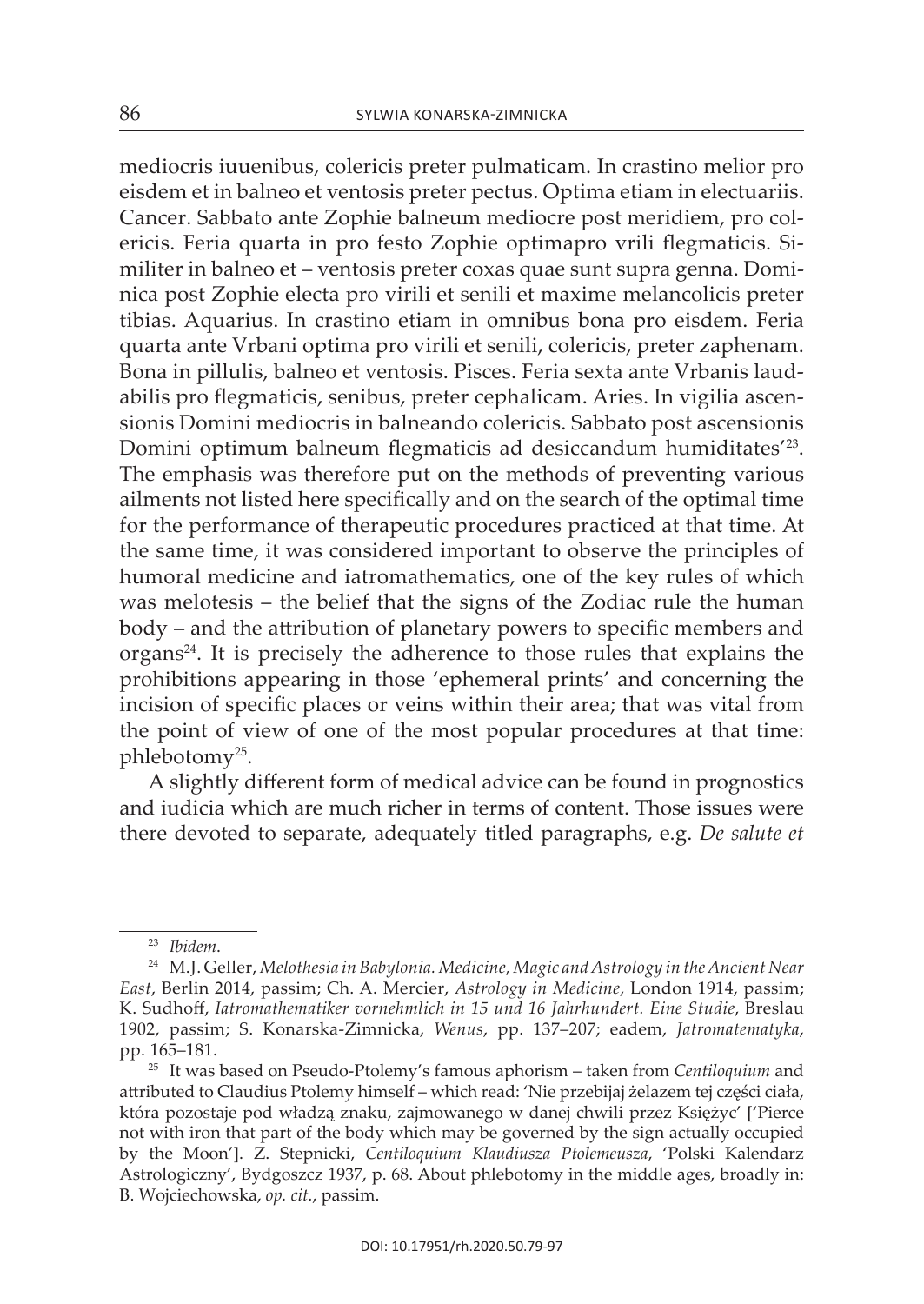*infirmitate*<sup>26</sup>*, De salute et mortalitate*<sup>27</sup>, *De infirmitatibus*28, *De egritudinibus*<sup>29</sup>, and sometimes *De egritudinibus et mortalitatibus hominum*<sup>30</sup>, *De salute et egritudine*<sup>31</sup>, *De salute et infirmitate animantium*<sup>32</sup>. interestingly, in the prediction for 1526 compiled by Mikołaj Prokopiades z Szadka, the chapter devoted to the forecasts of our interest was entitled *De salubritate, aeris et epidimia*33 . The same author linked the information about changes in the weather with medicine-related matters in the forecast for 1532, in which he included a paragraph entitled *De salubritate vel nocibilitate aeris*34 .

in each of the paragraphs bearing one of the aforementioned titles, the author of the prognostic associated configurations of celestial bodies with diseases and ailments that were to plague people in the year in question. Their specification, along with the determination of the scale of their impact and indication of the groups most vulnerable to them constitute the core of the discussed paragraphs. Michał Falkener z wrocławia (ca.

<sup>26</sup> Mikołaj z toliszkowa, *Iudicium celebratissime Vniuersitatis Cracoviensis […] in annum Domini M.D.XIIII editum*, jan Haller, kraków 1513, Biblioteka Uniwersytetu Marii curieskłodowskiej [hereinafter: Biblioteka UMcs], st. dr. 229, sheets 6r–6v; idem, *Iudicium celebratissime Vniuersitatis Cracouiensis […] in annum Domini millesimum quingentesimum sedecimum* editum, jan Haller, Florian Ungler, kraków 1516 (?), Biblioteka kórnicka Pan [hereinafter: BN PAN], st. dr. cim. Qu. 2112, sheets 5v–6r.

<sup>27</sup> Mikołaj z toliszkowa, *Judicium celebratissime Vniuersitatis Cracouiensis [...] ad annum Domini 1518 recollectum*, jan Haller, kraków 1518, Biblioteka Uniwersytecka we wrocławiu [hereinafter: BUwr.], st. dr. 400623, sheet 5v; idem, *Judicium celebratissime Universitatis Cracoviensis […] ad annum Domini M.D.XXIII. collectum*, Hieronim wietor, kraków 1522, Bn Pan, st. dr. cim. Qu. 2147, sheet 6r.

<sup>28</sup> Mikołaj Prokopiades z szadka, *Pronosticon accidentium ex syderali dispositione anni Domini 1520 […] in Studio Cracoviensi editum*, Hieronim wietor, kraków 1519, Biblioteka narodowa w warszawie, Xvi. Qu. 6068, sheets 2v–3r; idem, *Juditium astronomicum [...] pro anno Christi MDXXI, fidelitercalculatum*, Hieronim wietor, krakow 1521, BUwr., st. dr. 400626, sheet 6v.

<sup>29</sup>Michał Falkener z wrocławia, *Iudicium Cracoviense […] ad annum millesimum quadringentesimum nonagesimum quintum*, arnold z kolonii, lipsk 1494–1495, Biblioteka zakładu narodowego im. ossolińskich we wrocławiu, Xv–213, sheets 5r–5v.

<sup>30</sup> jakub z iłży, *Judiciale pronosticon pro Christi anno 1517 […] calculatum*, jan Haller, kraków 1517 (?), BUwr., st. dr. 400622, sheet 4r.

<sup>31</sup> Mikołaj Prokopiades z szadka, *Judicium astrologicum anni M.D.XXV […] elaboratum*, Hieronim wietor, kraków 1524, Bn Pan, st. dr. cim. Qu. 2152, sheets 6ra–b.

<sup>32</sup> Mikołaj Prokopiades z szadka, *Pronosticon judiciaale [!] futurorum eventuum anno Domini 1519*, jan Haller, Hieronim wietor, kraków 1518–1519, Bn Pan, st. dr. cim. Qu. 2135, sheets 7r–v.

<sup>33</sup> Mikołaj Prokopiades z szadka, *Iudicium Cracoviense astronomicum […] super annum Domini 1526*, Hieronim wietor, jan sandecki, kraków 1525 (1526?), Bj, st. dr. cim. vol. 96, sheet 12v.

<sup>&</sup>lt;sup>34</sup> Mikołaj Prokopiades z Szadka, *Judicium astrologicum in celebri Studio Cracoviensi* [...] *ad annum Domini 1532*, Maciej szarfenberg, kraków 1532, Bn Pan, st. dr. cim. Qu. 2371, sheets 3ra-b.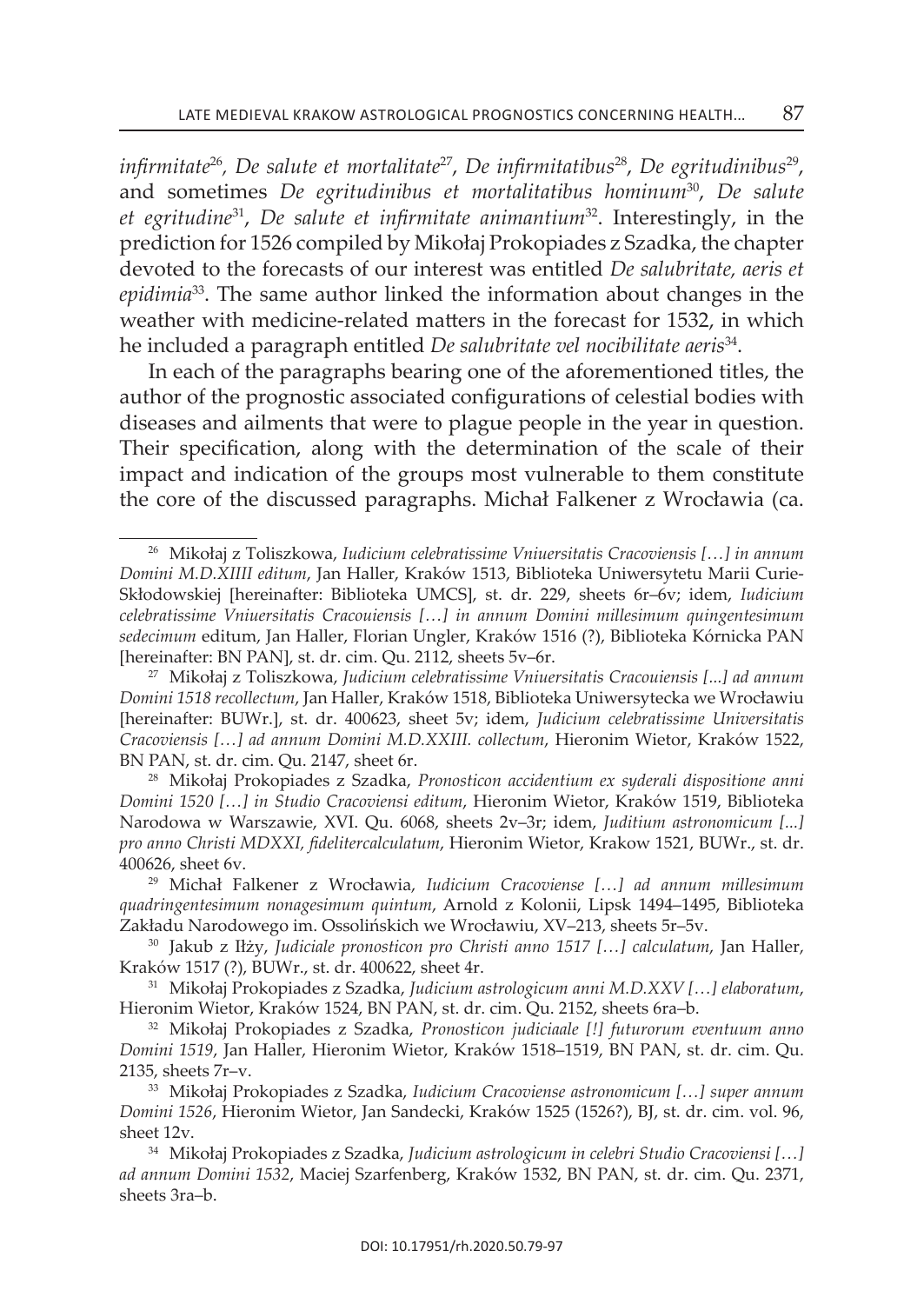1460–1534)35 presaged 'infirmittes et egritudines graves' for the year 1495, its reason being that 'vtrisque enim Solis deliquio Saturni ac Martis sydera humane vite inunicissima presunt atque dominantur<sup>'36</sup>.

The configuration of celestial bodies for 1514, according to the establishments made by Mikołaj z Toliszkowa (*aka* Tuliszkowa; d. ca. 1534)<sup>37</sup>, spleen troubles, catarrh, lower abdominal ulcers, fever, gout, ascites and many other ailments resulting from the overcooling of the head, as well as ailments of the feet and shins, their ulceration and soreness. these ailments were to affect people depending on the sovereignty of a sign of the zodiac over the area they inhabited. The least affected areas were supposed to be those under the rule of Aries, Taurus, Cancer, Libra and Scorpio, as well as those assigned, by the astrological tradition, to Capricorn<sup>38</sup>. The same astrologer referred, for the year 1517, to the arrangement of celestial bodies in the previous years (1515 and 1516). According to him, the effects of those arrangements were either visible in the form of diverse health conditions or they would continue to manifest themselves, all the more so that an unexpected eclipse (i.e. one that people had failed to predict) could thwart, in February, even the most favorable predictions. The scholar concluded that there was a realistic risk of a plague, mainly in regions where the eclipse would be visible<sup>39</sup>. Interestingly, Jakub z Iłży starszy (1470–1526) predicted for that same year  $1517^{40}$  that, due to the location of the ruler of the year, Mars, and his companion jupiter, but also due to the particular situation of the Moon and saturn, all chronic ailments would

<sup>&</sup>lt;sup>35</sup> H. Barycz, *Falkener Michał*, in: PSB, vol. 6, Kraków 1948, pp. 357–358; J. Sondel, *Słownik*, p. 384; R. Palacz, *Michał Falkener z Wrocławia. Stan badań*, 'Materiały i studia zakładu Historii Filozofii starożytnej i Średniowiecznej' 1966, 6, 4, pp. 35–91; k. Bochenek, *Michał Falkener z Wrocławia – osoba i dzieło*, 'sofia. Pismo Filozofów krajów słowiańskich' 2005, 5, pp. 373–383; s. konarska-zimnicka, *Michał Falkener z Wrocławia – życie i twórczość,* in: Michał Falkener z wrocławia, *Introductorium astronomie Cracoviense elucidans almanach, czyli kompendium wiedzy astrologicznej*, transl. and compil. s. konarska-zimnicka, ed. and compil. P. Piotrowski, warszawa 2014, pp. 7–30.

<sup>36</sup> Michał Falkener z wrocławia, *Iudicium Cracoviense […] ad annum millesimum quadringentesimum nonagesimum quintum*, sheet 5r. see: j. norri, *Dictionary of Medical Vocabulary in English, 1375*–*1550. Body Parts, Sicknesses, Instruments, and Medical Preparations, vol. 1*–*2, London–New York 2016, listing names of diseases and ailments appearing in historical sources.* 

<sup>37</sup> l. Hajdukiewicz, *Mikołaj z Tuliszkowa,* in: PsB, vol. 21, kraków 1976, pp. 144–145; j. sondel, *Słownik*, p. 855.

<sup>38</sup> Mikołaj z toliszkowa, *Iudicium celebratissime Vniuersitatis Cracoviensis […] in annum Domini M.D.XIIII editum*, sheets 6v–7r.

<sup>39</sup> Mikołaj z toliszkowa, *Iudicium celebratissime Vniuersitatis Cracouiensis [...] in annum Domini millesimum quingentesimum sedecimum editum*, sheets 5v–6r.

<sup>40</sup> H. Barycz, *Jakub z Iłży starszy*, in: PsB, vol. 10, wrocław–warszawa–kraków 1962– 1964, pp. 352–353; j. sondel, *Słownik*, pp. 542–543; s. konarska, *Jakub z Iłży starszy,* in: *Świętokrzyski słownik* biograficzny, vol. 1, ed. j. wijaczka, kielce 2002, pp. 62–63.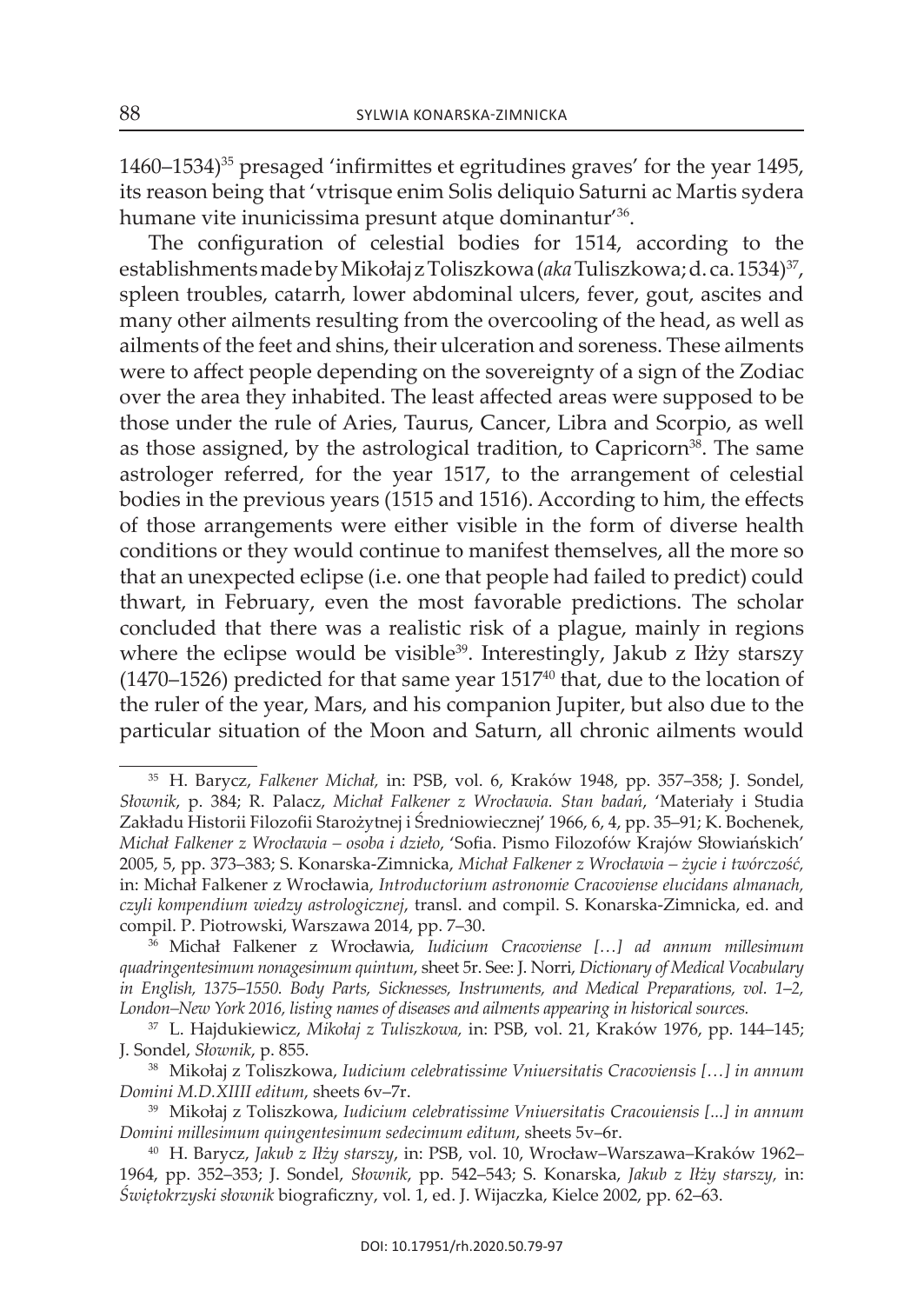then intensify. People were also to suffer from quartan fever, contagious illnesses, paralysis, gout, visceral conditions, spleen pain and other chronic diseases . All of them were to result from excess heat ensuing from the activity of Mars which, as Mikołaj z Toliszkowa argued, would be harmful mainly to cholerics. skin ailments, defined by the figurative name of the so-called snakeskin, were also predicted to become a nuisance<sup>41</sup>. In some places, an outbreak of a pest was also expected. In general, the astrologer described the people's health situation in that year as difficult (as he added, the same applied to war) $42$ .

The year to follow, 1518, also heralded different perturbations, according to astrological forecasts concerning health. although Mikołaj z Toliszkowa stated that he 'did not read' threats of plague in the stars, he did emphasize that he was generally anticipating acute ailments to affect many people in various parts of the world, all of that due to Mars's great power that year. The author of the prognosis did not fail to list the diseases which were to plague people: fever, hot ulcers bringing poignant, acute pain, heart and bowel ailments, head and shoulder diseases, but also female conditions; as he emphases, all of them could be expected mainly by residents of areas under the rule of Leo, Taurus and Scorpio<sup>43</sup>.

Mikołaj Prokopiades z szadka produced astrological predictions for the year 1519. As early as in the first sentence of an interesting paragraph, he stated 'non video periculum generale universo orbi inminere', which was probably a comforting message which brought some hope. However, he quickly added that people could expect diseases associated with Saturn and Mars, recognized as rulers of that year. But here too, he left a loophole, recognizing that benefic planets, friendly to people, could neutralize the harmful effects of the malefic ones. He stated, however, that sanguinics were to be particularly affected by chronic diseases that year; especially rheumatism, runny nose, different catarrhs, emaciation due to illness, intestinal ailments, quartan and tertian fever, spleen diseases, hydrops, ailments defined as 'carnium corosio, ventris solutio'; moreover, morbid blebs, dental ailments, but also mental diseases (oddities, madness), cough and stomach problems. Head and foot diseases were to intensify additionally<sup>44</sup>. The same scholar deplored the situation of Mars and the

<sup>&</sup>lt;sup>41</sup> The ailment in question was, most probably, eczema.

<sup>42</sup> jakub z iłży, *Judiciale pronosticon pro Christi anno 1517 […] calculatum*, sheet 3v.

<sup>43</sup> Mikołaj z toliszkowa, *Judicium celebratissime Vniuersitatis Cracouiensis [...] ad annum Domini 1518* recollectum, sheet 5v.

<sup>44</sup> Mikołaj Prokopiades z szadka, *Pronosticon judiciaale [!] futurorum eventuum anno Domini 1519*, sheets 7r–v.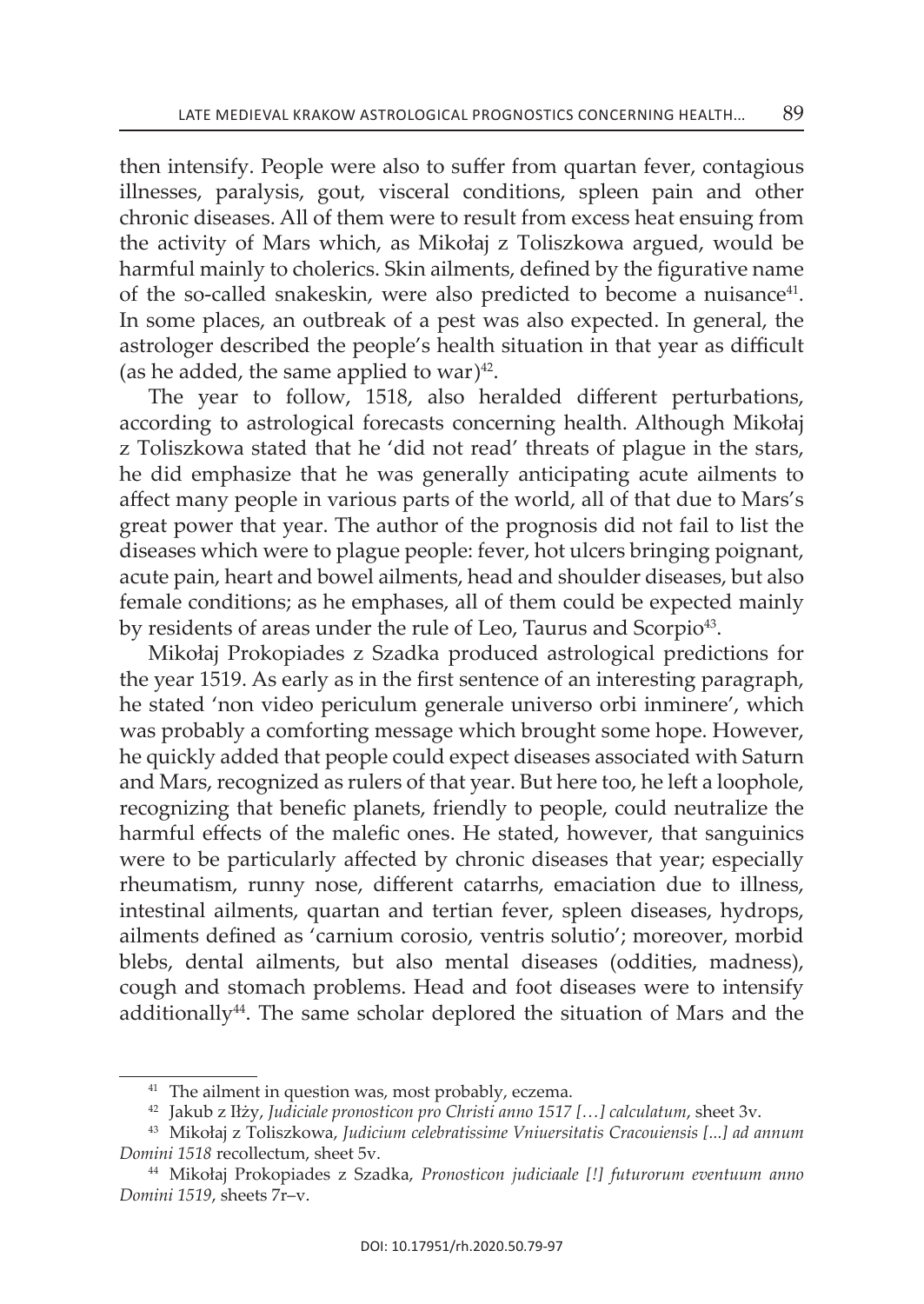Moon in square<sup>45</sup> in the sixth house<sup>46</sup>, adding that the unfavorable aspect was aggravated by scorpio in the ascendant of the year, i.e. in the first house of the annual horoscope. Such an arrangement of celestial bodies reportedly heralded troubles for cholerics who were threatened mainly by quartan and tertian fever, inflammation of various parts of the body, all sorts of ailments resulting from excessive heat, with particular emphasis on the abdomen and loins. Fortunately, the author did not detect a plague, although he did make a reservation that it might 'explode as a result of an unexpected eclipse<sup>'47</sup>.

As it can be easily noticed, people were particularly afraid of any form of the so-called 'plague', sought in the configuration of celestial bodies. Mikołaj z Toliszkowa stated for the year 1523 that its rulers – planets Saturn and jupiter – would not have any special influence on people's health, nor even on the breakout of a plague. However, he did mention the possibility of unexpected plagues due to the opposition that was to happen between Mars and Saturn in a human sign that year. Luckily, as the astrologer pointed out, those would not last long. He also noted that the Sun would cause various ailments to boys, clergy, and talented craftsmen – artists that year. vomiting, ailments of the mind ('turbationes cerebri'), drooling, severe dizziness and melancholy were to be particularly expected that year<sup>48</sup>.

The fear of a plague outbreak can also be noticed in the prognostics by the aforementioned Mikołaj Prokopiades z szadka who informed that no sign of a universal plague could be read in the annual chart for the year 1525. However, he decided that 'venomous ailments' called plagues

<sup>&</sup>lt;sup>45</sup> In antiquity and the middle ages, five basic aspects were known: conjunction (0-degree angular distance of planets), sextile (60 degrees), quadrature (90 degrees), trine (120 degrees), opposition (180 degrees). j. włodarczyk, *Astrologia. Historia. Mity. Tajemnice*, warszawa 2008, p. 22.

<sup>46</sup> The astrological tradition distinguished twelve horoscopic houses; that resulted from the division of the heavenly sphere into unequal yet symmetrical parts and was due to the daily movement of the Earth around its axis. In astrological symbolism, houses represented different spheres of life. see: s. konarska-zimnicka, *Dom rodzinny a domy horoskopowe w średniowiecznej tradycji astrologicznej,* in: *Dom, codzienność i święto. Przestrzeń domowa – ludzie i rzeczy*, eds. B. Popiołek, a. chłosta-sikorska, M. Gadocha, kraków 2018, pp. 11–20. Broadly in: Rw Holden, *The Elements of House Division*, southampton 1977, passim.

<sup>47</sup> 'eksplodować na skutek niespodziewanego zaćmienia'. Mikołaj Prokopades z szadka, *Juditium astronomicum [...] pro anno Christi MDXXI, fideliter calculatum*, sheet 6vb. 'de peste vero non est significatio annua nisi eclipsis effectus, que multas his anni molestabat vrbes non dum explosa foret' .

<sup>48</sup> Mikołaj z toliszkowa, *Judicium celebratissime Universitatis Cracoviensis […] ad annum Domini M.D.XXIII. collectum*, sheet 6r. Melancholy was closely related to the influence of saturn. Broadly in: R. klibansky, e. Panofsky, F. saxl, *Saturn i melancholia. Studia z historii filozofii przyrody, medycyny, religii oraz sztuki*, transl. a. kryczyńska, kraków 2009, passim.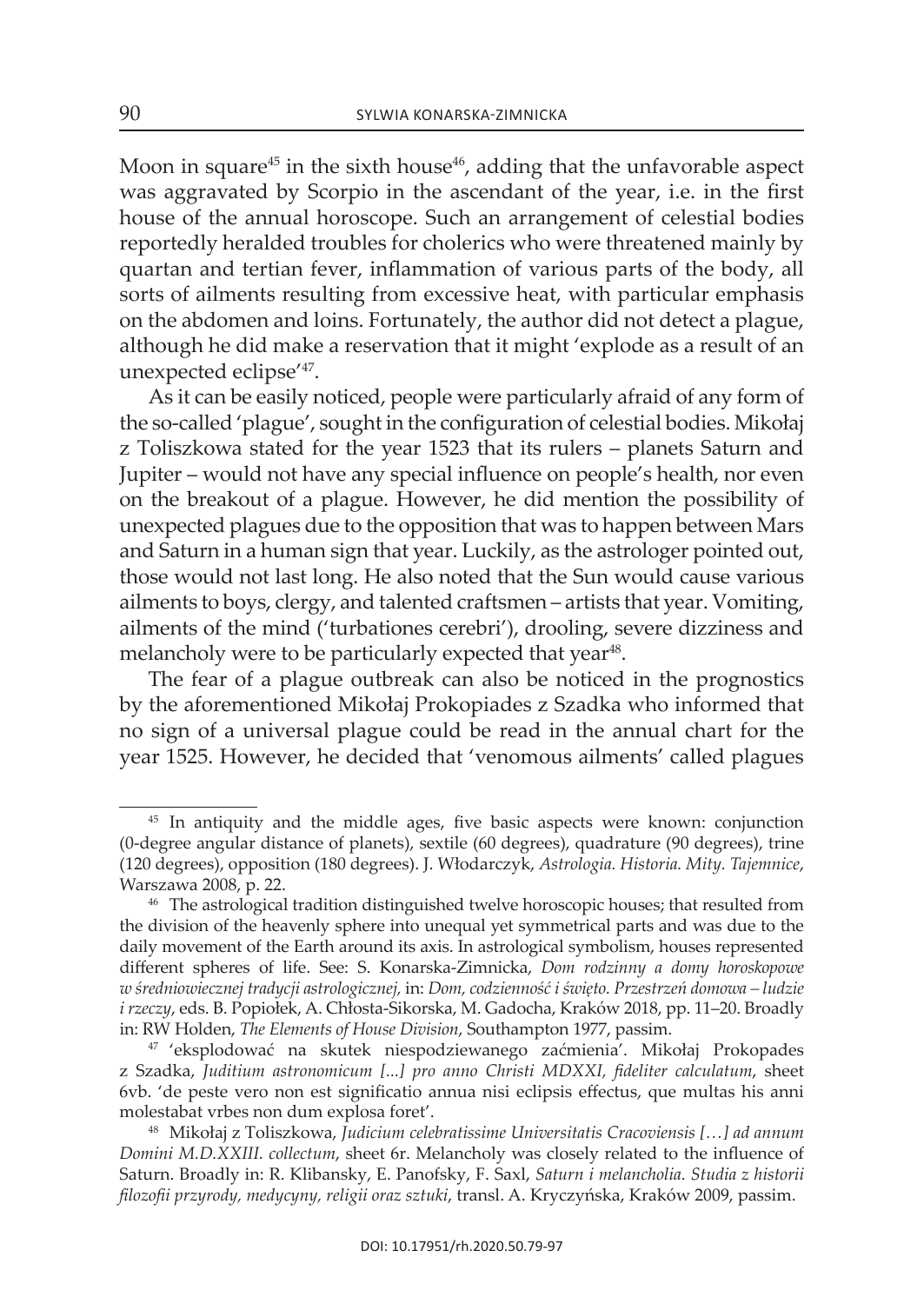might occur and affect primarily Germany, Spain, and Lesser Poland. At the same time, he gave some hope that the forecast might not be fulfilled, because, as he wrote, it might be fortunately reversed by the interaction of two benefic planets: jupiter and venus. However, he did warn that the approaching eclipse of Mars in capricorn would cause people to be beset by contagious diseases in late summer and throughout autumn . Most of the ailments of that year were supposed to come from an excess of melancholy. The readers were supposed to expect quartan fever, cholera, contagious melancholy, lethargy (drowsiness), dizziness, catarrhs, loss of consciousness, paralysis, morbid tiredness with life ('cedium') and many other ailments of 'saturnine et Martialis nature'. Moreover, people inhabiting the areas under the control of these two malephic planets were to be affected by the abovementioned diseases with particular intensity and frequency<sup>49</sup>. For the year 1526, the same scholar had no good news for boys and old men. He predicted that Mercury would be responsible for the deaths of many young boys from an infection which was to aggravate especially in spring. The same planet was also supposed to influence epidemics, generate head, stomach, loin and knee diseases, causing also various catarrhs, asthma, sensory disturbances and headache. For old men, the strong Saturn was to be a herald of death<sup>50</sup>. Conversely, the year 1532, according to the findings of Mikołaj Prokopiades z Szadka, was to be propitious . The scholar wrote that planets and signs favored human safety and health. However, quite cautiously, the krakow master stated that, due to Saturn's stay in Cancer – a cardinal sign – infections and even death might occur in summer and at the end of winter that year . As for specific diseases, he suggested expecting ailments that would involve the stomach, spleen, and lungs, in addition to all sorts of weaknesses and conditions originating in melancholy $51$ .

similarly, the questions of health, diseases, and ways of combating them constituted an important element of the creation in the universally understood field of prognostics in the late Middle ages. Prints of that type, as józef seruga underlined, played a much more important role than they do today<sup>52</sup>. Not only did they provide information of a strictly calendar nature, but also gave extremely important medical, hygienic

<sup>49</sup> Mikołaj Prokopiades z szadka, *Judicium astrologicum anni M.D.XXV […] elaboratum*, sheets 6ra-b.

<sup>50</sup> Mikołaj Prokopiades z szadka, *Iudicium Cracoviense astronomicum […] super annum Domini 1526*, sheet 12v.

<sup>&</sup>lt;sup>51</sup> Mikołaj Prokopiades z Szadka, *Judicium astrologicum in celebri Studio Cracoviensi* [...] *ad annum Domini 1532*, sheets 3ra–b.

<sup>52</sup> j. seruga, *Krakowskie kalendarze XVI wieku*, kraków 1913, p. 3.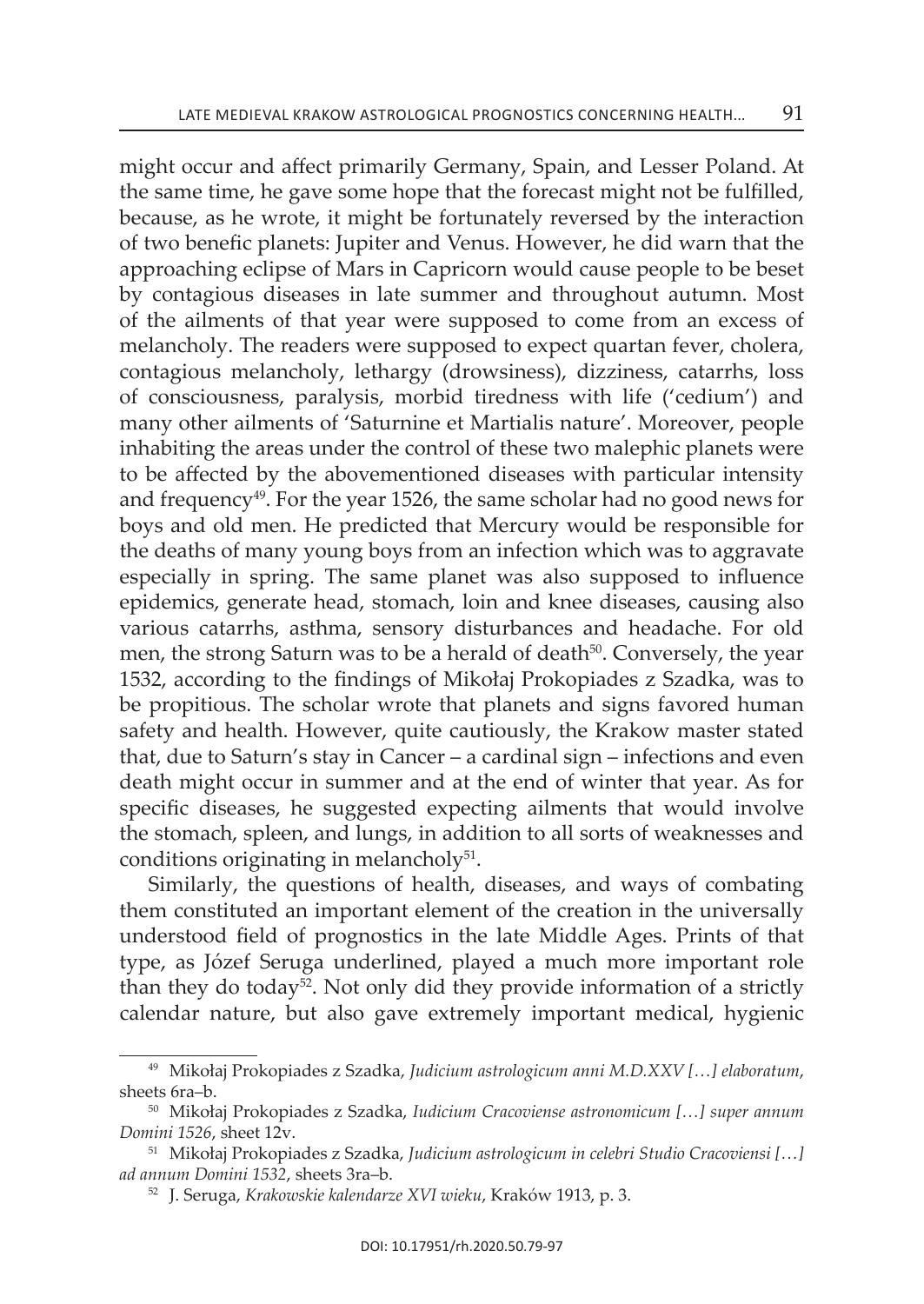and dietary guidelines (as well as many other kinds)<sup>53</sup> The scale of that type of output testifies not only to the great demand for these 'ephemeral prints', but can also to give an insight into their social reception. it cannot be excluded that the 'astral' terms indicated by learned astrologers as optimal for bloodletting, cupping, and taking appropriate medications were scrupulously followed. They may have even been yielding the results expected (unfortunately, the sources do not contain any information on the practical use of astrological advice contained in forecasts and calendars, in spite of the popularity and the very form of the calendars – a graphic presentation of the type and degree of optimization of the procedures applied – lead us to suppose that the use of clear symbols made it easier to understand, and therefore also to apply them)! After all, the heavenly bodies' influencing power was believed to be enormous. And there is nothing on earth that would happen without having been previously written in the stars...

(translated by linGuA lAB)

#### **REFERENCES**

## **sources**

Biblioteka jagiellońska w krakowie:

- *Autor anonimowy, Almanach anni 1511 super meridianum Cracoviensem*, jan Haller, kraków 1510, st. dr. cim. vol. 3.
- autor anonimowy, *Almanach Cracoviense ad annum 1474*, kasper straube, kraków 1473/1474, inc. vol. 1998.
- Marcin król z Żurawicy, *Iudicium anni Domini 1451 […] promulgatum*, rkps 1918.
- Marcin król z Żurawicy, *Iudicium anni 1451*, rkps 764.
- Michał z wiślicy, *Ephemeris cum electionibus pro anno Domini 1532: qui est bissextilis et embelismatis*, Florian Ungler, kraków 1531, st. dr. cim. vol. 16.
- Mikołaj Prokopiades z szadka, *Iudicium Cracoviense astronomicum […] super annum Domini 1526*, Hieronim wietor, jan sandecki, kraków 1525 (1526?), st. dr. cim. vol. 96.

Biblioteka narodowa w warszawie:

Mikołaj Prokopiades z szadka, *Pronosticon accidentium ex syderali dispositione anni Domini 1520 […] in Studio Cracoviensi editum*, Hieronim wietor, kraków 1519, ref. no. Xvi. Qu. 6068.

<sup>53</sup> k. Śreniowska, *Pojęcie czasu a tzw. myślenie historyczne*, 'Historyka' 1975, 5, pp. 109–112. see also: s. konarska-zimnicka, *Ekonomia a gwiazdy podług wybranych almanachów krakowskich doby przedkopernikańskiej,* in: *O przeszłości. Czasy. Miejsca. Ludzie*, ed. w. kowalski, kielce 2016, pp. 229–239; eadem, *Aksjologia czasu w kontekście średniowiecznej i wczesnonowożytnej astrologii elekcyjnej (na przykładzie wybranych prognostyków astrologicznych przełomu XV i XVI stulecia)*, in: *Kategorie kultury. Czas*, eds. M. Bator, M. krzysztofik, z. trzaskowski, kielce 2015, pp. 227–241.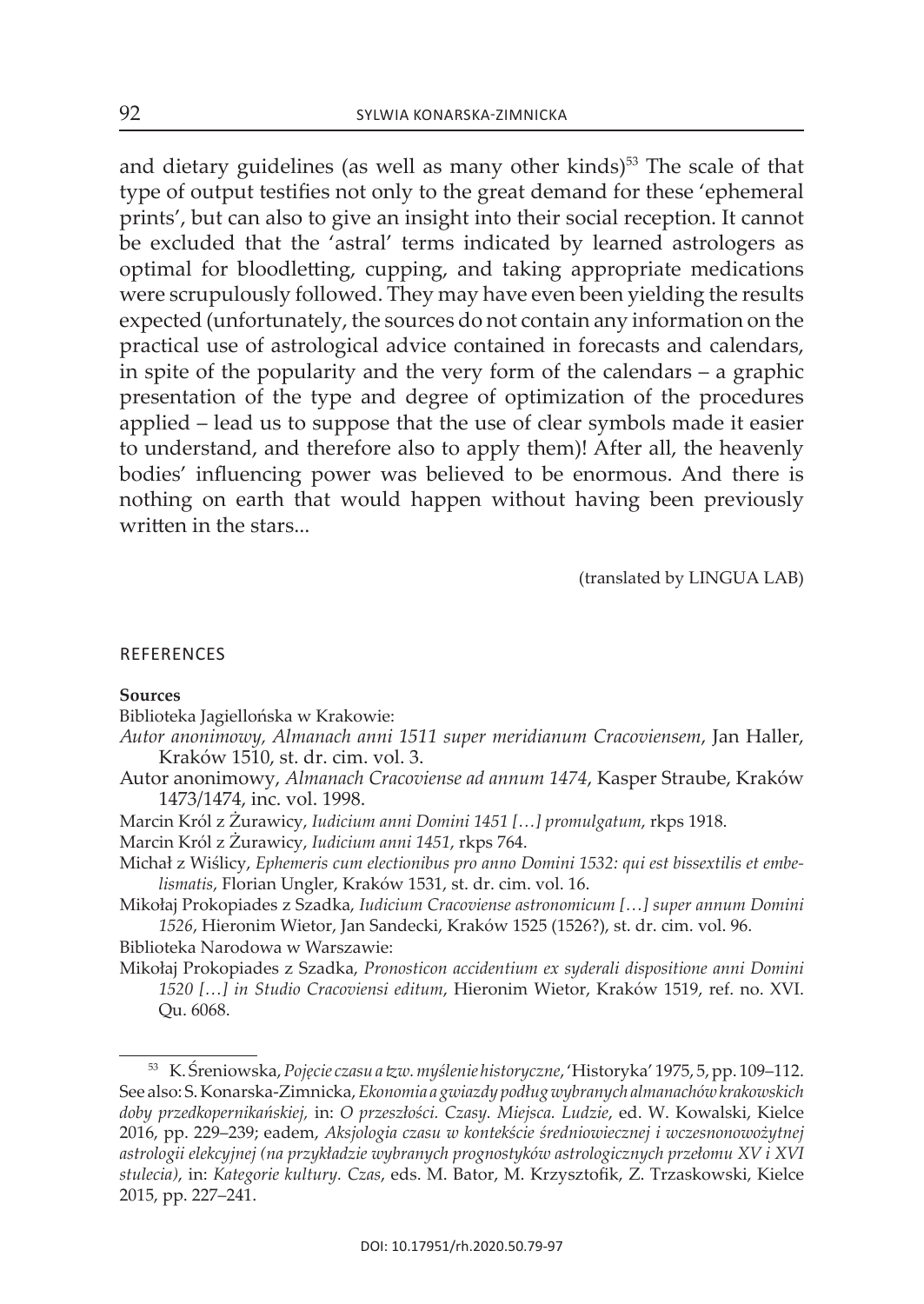Biblioteka kórnicka Pan:

- Mikołaj Prokopiades z szadka, *Judicium astrologicum anni M.D.XXV […] elaboratum*, Hieronim wietor, kraków 1524, st. dr. cim. Qu. 2152.
- Mikołaj Prokopiades z szadka, *Judicium astrologicum in celebri Studio Cracoviensi […] ad annum Domini 1532*, Maciej szarfenberg, kraków 1532, st. dr. cim. Qu. 2371.
- Mikołaj Prokopiades z szadka, *Pronosticon judiciaale [!] futurorum eventuum anno Domini 1519*, jan Haller, Hieronim wietor, kraków 1518–1519, st. dr. cim. Qu. 2135.
- Mikołaj z toliszkowa, *Iudicium celebratissime Vniuersitatis Cracouiensis […] in annum Domini millesimum quingentesimum sedecimum editum*, jan Haller, Florian Ungler, kraków 1516 (?), st. dr. cim. Qu. 2112.
- Mikołaj z toliszkowa, *Judicium celebratissime Universitatis Cracoviensis […] ad annum Domini M.D.XXIII. collectum*, Hieronim wietor, kraków 1522, st. dr. cim. Qu. 2147.
- Biblioteka Uniwersytecka we wrocławiu:
- jakub z iłży, *Judiciale pronosticon pro Christi anno 1517 […] calculatum*, jan Haller, kraków 1517 (?), st. dr. 400622.
- Mikołaj Prokopiades z szadka,, *Juditium astronomicum [...] pro anno Christi MDXXI, fideliter calculatum*, Hieronim wietor, kraków 1521, st. dr. 400626.
- Mikołaj z toliszkowa, *Judicium celebratissime Vniuersitatis Cracouiensis [...] ad annum Domini 1518 recollectum*, jan Haller, kraków 1518, st. dr. 400623.
- Biblioteka Uniwersytetu Marii curie-skłodowskiej:
- Mikołaj z toliszkowa, *Iudicium celebratissime Vniuersitatis Cracoviensis […] in annum Domini M.D.XIIII editum*, jan Haller, kraków 1513, st. dr. 229.
- Biblioteka Zakładu Narodowego im. Ossolińskich we Wrocławiu:
- Michał Falkener z wrocławia, *Iudicium Cracoviense […] ad annum millesimum quadringentesimum nonagesimum quintum*, arnold z kolonii, lipsk 1494–1495, Xv–213.
- *Codex diplomaticus Universitatis Studii Generalis Cracoviensis continet privilegia et documenta quae res gestas academiae eiusque beneficia illustrant*, Pars quarta: *Ab Anno 1507 ad Annum 1548*, kraków 1884.
- Mikołaj Prokopiades z szadka, *Naznamionowanie dzienne miesiącow nowych pełnych […] lata […] 1525 [Kraków, Hieronim Wietor, 1524/1525] plº*, ed. w. wydra, Poznań 2010 (Bibliotheca Paleotyporum in Lingua Polonica Impressorum. Libri Librorum).
- stepnicki z., *Centiloquium Klaudiusza Ptolemeusza*, 'Polski kalendarz astrologiczny', Bydgoszcz 1937 .
- *Założenie i urządzenie Collegii Minoris*, ed. j. szujski, 'archiwum do Dziejów literatury oświaty w Polsce' 1878, 1.

## **studies**

- *Astro-Medicine, Astrology and Medicine, East and West*, eds. a. akasoy, ch. Burnett, R. yoeli-Tlalim, Firenze 2008.
- Barycz H., *Falkener Michał*, in: *Polski Słownik Biograficzny*, vol. 6, kraków 1948.
- Barycz H., *Jakub z Iłży starszy*, in: *Polski Słownik Biograficzny*, vol. 10, wrocław–warszawa– kraków 1962–1964.
- Barycz H., *Mikołaj z Szadka*, in: *Polski Słownik Biograficzny*, vol. 21, wrocław–warszawa– kraków–Gdańsk 1976.
- Barycz H., *Nowa synteza dziejów Uniwersytetu Jagiellońskiego*, 'Przegląd Historyczno-oświatowy' 1966, 3.
- *Bibliografia Literatury Polskiej. Nowy Korbut*, vol. 3, *Piśmiennictwo staropolskie*, ed. R. Pollak, Warszawa 1965.
- Birkenmajer A., *Uniwersytet Krakowski jako międzynarodowy ośrodek studiów astronomicznych na przełomie XV i XVI stulecia*, in: *Odrodzenie w Polsce. Materiały sesji naukowej PAN*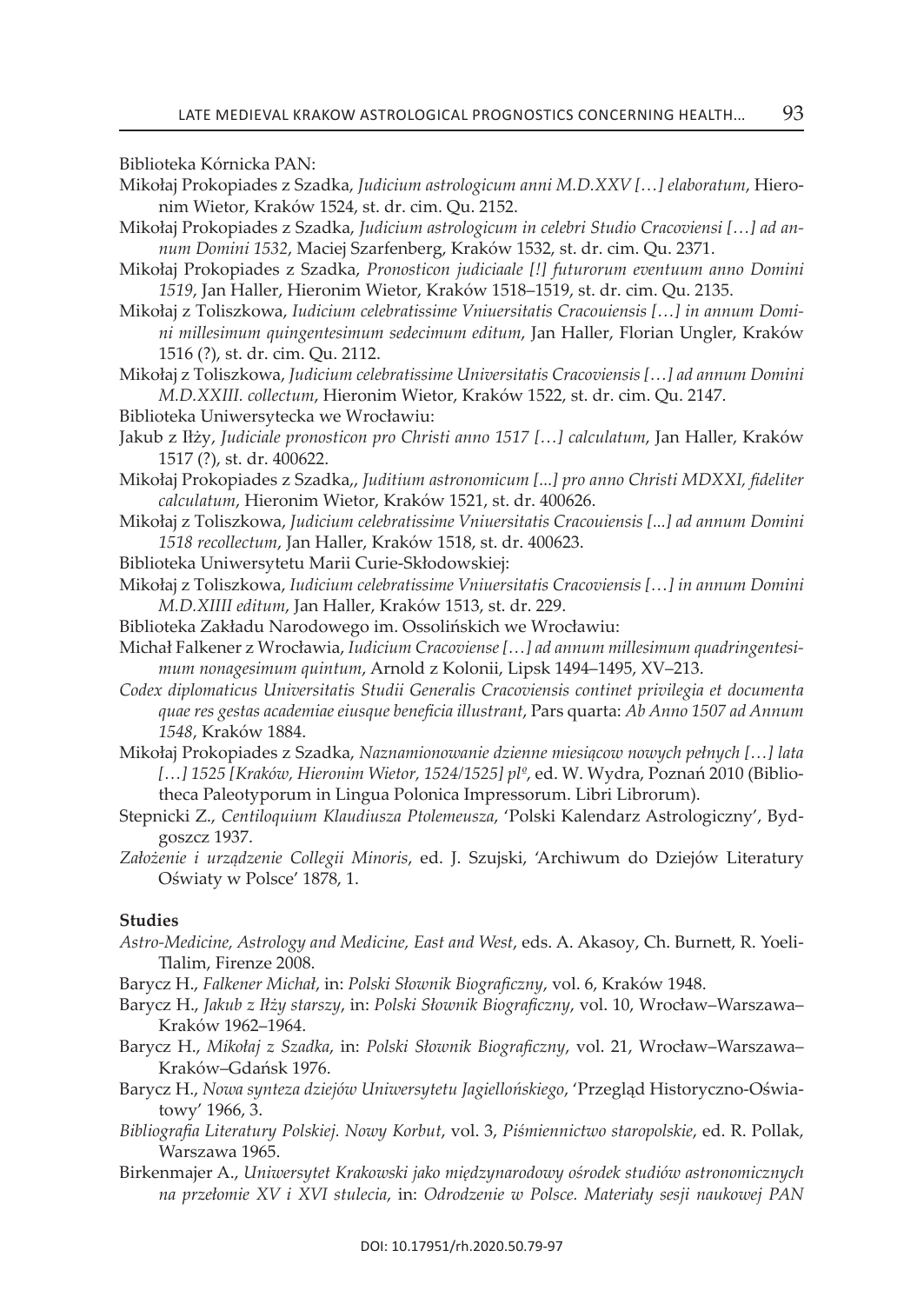*25*–*30 października 1953 roku*, vol. 2, *Historia nauki*, part 2, ed. B. suchodolski, warszawa 1956.

- Birkenmajer l., *Zapiski historyczne wśród starych almanachów Biblioteki Jagiellońskiej*, 'kwartalnik Historyczny' 1902, 16; 1903, 17.
- Bochenek k., *Michał Falkener z Wrocławia osoba i dzieło*, 'sofia. Pismo Filozofów krajów słowiańskich' 2005, 5.
- Brzeziński t., *Rozwój poglądów na istotę choroby*, in: *Historia medycyny*, ed. t. Brzeziński, warszawa 1988.
- Burchardt j., *Elementy wkładu Arabów do farmakognozji średniowiecza łacińskiego*, 'kwartalnik Historii Nauki i Techniki' 2001, 46, 2.
- Burnett ch., *Astrology and Medicine in the Middle Ages*, 'society for the social History of Medicine Bulletin' 1985, 37.
- conger G.P., *Theories of Macrocosms and Microcosms in the History of Philosophy*, new york 1922.
- Gajda z., *Do historii medycyny wprowadzenie*, kraków 2011.
- Geller M.j., *Melothesia in Babylonia. Medicine, Magic and Astrology in the Ancient Near East*, Berlin 2014.
- Hajdukiewicz l., *Michał z Wiślicy,* in: *Polski Słownik Biograficzny*, vol. 20, wrocław–warszawa–kraków–Gdańsk 1975.
- Hajdukiewicz l., *Mikołaj z Tuliszkowa*, in: *Polski Słownik Biograficzny*, vol. 21, wrocław–warszawa–kraków–Gdańsk 1976.
- Holden R.w., *The Elements of House Division*, southampton 1977.
- janik M., *Kalendariografia polska od XVI*–*XVIII wieku. Próba typologii*, in: *Kalendarze staropolskie*, eds. i. Dacka-Górzyńska, j. Partyka, warszawa 2013.
- janik M., *Polskie kalendarze astrologiczne epoki saskiej*, warszawa 2003.
- kalemba z., *Wpływ koncepcji makro- i mikrokosmosu na pojmowanie choroby i człowieka chorego*, 'Medycyna Nowożytna. Studia nad Historią Medycyny' 1998, 5, 1.
- kawecka-Gryczowa a., *Rola drukarstwa polskiego w dobie Odrodzenia*, warszawa 1954.
- kazusek s., *Michał z Wiślicy*, in: *Świętokrzyski słownik biograficzny*, vol. 1, ed. j. wijaczka, kielce 2002.
- kibre P., *Studies in Medieval Science: Alchemy, Astrology, Mathematics and Medicine*, london 1984.
- klibansky R., Panofsky e., saxl F., *Saturn i melancholia. Studia z historii filozofii przyrody*, *medycyny, religii oraz sztuki*, transl. a. kryczyńska, kraków 2009.
- konarska s., *Jakub z Iłży starszy*, in: *Świętokrzyski słownik biograficzny*, vol. 1, ed. j. wijaczka, kielce 2002.
- konarska-zimnicka s., *Ekonomia a gwiazdy podług wybranych almanachów krakowskich doby przedkopernikańskiej*, in: *O przeszłości. Czasy. Miejsca. Ludzie*, ed. w. kowalski, kielce 2016.
- konarska-zimnicka s., *'Wenus panią roku, Mars towarzyszem...'. Astrologia w Krakowie XV i początku XVI wieku*, kielce 2018.
- konarska-zimnicka s., *Aksjologia czasu w kontekście średniowiecznej i wczesnonowożytnej astrologii elekcyjnej (na przykładzie wybranych prognostyków astrologicznych przełomu XV i XVI stulecia),* in: *Kategorie kultury. Czas*, eds. M. Bator, M. krzysztofik, z. trzaskowski, kielce 2015.
- konarska-zimnicka s., *Astrologia Licita? Astrologia Illicita? The Perception of Astrology at Kraków University in the Fifteenth Century*, 'culture and cosmos. a journal of the History of astrology and cultural astronomy' 2011, 15, 2.
- konarska-zimnicka s., *Astrologica Michała z Wiślicy. Przegląd twórczości*, 'z Dziejów Regionu i Miasta. Rocznik Oddziału Polskiego Towarzystwa Historycznego w Skarżyskukamiennej' 2012, 3.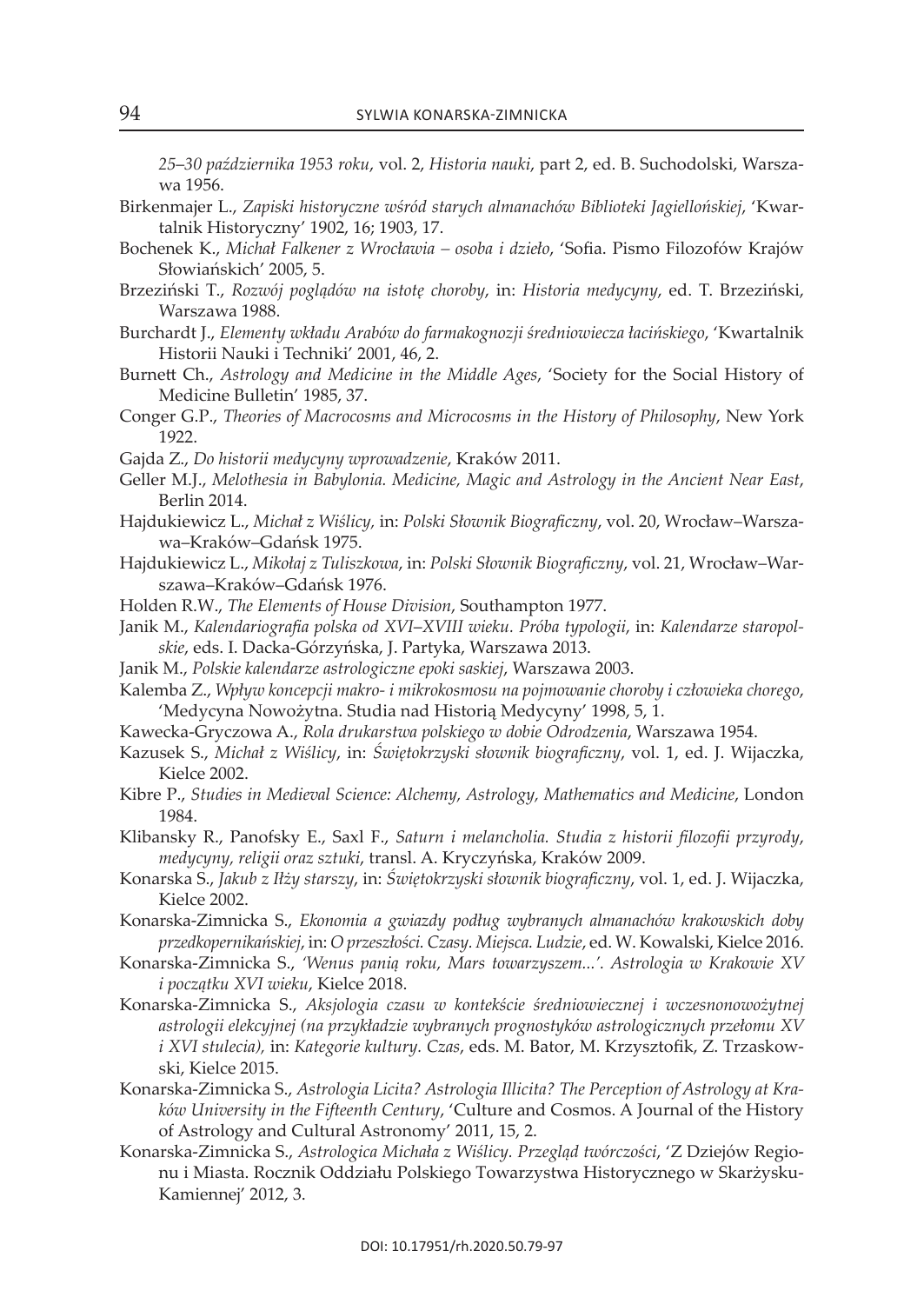- konarska-zimnicka s., *Dom rodzinny a domy horoskopowe w średniowiecznej tradycji astrologicznej*, in: *Dom, codzienność i święto. Przestrzeń domowa – ludzie i rzeczy*, eds. B. Popiołek, A. Chłosta-Sikorska, M. Gadocha, Kraków 2018.
- konarska-zimnicka s., *Jatromatematyka w optyce twórczości krakowskich uczonych późnego średniowiecza. Przyczynek do badań*, in: *Medicina antiqua, mediaevalis et moderna. Historia*–*filozofia*–*religia*, eds. s. konarska-zimnicka, l. kostuch, B. wojciechowska, kielce 2019.
- konarska-zimnicka s., *Michał Falkener z Wrocławia życie i twórczość,* in: Michał Falkener z wrocławia, *Introductorium astronomie Cracoviense elucidans almanach, czyli kompendium wiedzy astrologicznej*, transl. and compil. s. konarska-zimnicka, ed. and compil. P. Piotrowski, warszawa 2014.
- konarska-zimnicka s., *Why Was Astrology Criticised in the Middle Ages? Contribution to Further Research (on the Basis of Selected Treaties of Professors of the University of Krakow in the 15th Century)*, 'saeculum christianum. Pismo Historyczno-społeczne' 2017, 24.
- kossakowska-jarosz k., *Kalendarz. Spory terminologiczne*, 'zeszyty naukowe wyższej szkoły Pedagogicznej im. Powstańców Śląskich w Opolu. Filologia Polska' 1993, 33.
- kozłowska-Budkowa z., *Odnowienie jagiellońskie Uniwersytetu Krakowskiego (1390*–*1414)*, in: *Dzieje Uniwersytetu Jagiellońskiego w latach 1364*–*1764*, vol. 1, ed. j. zathey, kraków 1964.
- kurdziałek M., *Koncepcje człowieka jako mikrokosmosu*, in: *O Bogu i o człowieku*, ed. B. Bejze, vol. 2, *Problemy filozoficzne i teologiczne*, warszawa 1969.
- kurdziałek M., *Średniowieczne doktryny o człowieku jako mikrokosmosie*, in: M. kurdziałek, *Średniowiecze w poszukiwaniu równowagi między arystotelizmem a platonizmem. Studia i artykuły*, lublin 1996.
- libera z., *Mikrokosmos, makrokosmos i antropologia ciała*, tarnów 1997.
- Markowski M., *Burydanizm w Polsce w okresie przedkopernikańskim*, wrocław 1971.
- Markowski M., *Die Astrologie an der Krakauer Universität im XV Jahrhundert,* in: *The Universities in the Late Middle Ages*, eds. j. ijsewij, j. Paquet, leuven 1978.
- Markowski M., *Kształtowanie się krakowskiej szkoły astronomicznej*, in: j. Dobrzycki, M. Markowski, T. Przypkowski, *Historia astronomii w Polsce*, ed. E. Rybka, vol. 1, Wrocławwarszawa–kraków–Gdańsk 1975.
- Markowski M., *Methodologische Grundlagen der offiziellen Universitätsbeschlüsse und Erklärungen der Professoren an der Krakauer Universität im XV. Jahrhundert*, 'studia Mediewistyczne' 1977, 17.
- Markowski M., *Nauki ścisłe na Uniwersytecie Krakowskim w XV wieku*, in: *Filozofia polska XV wieku*, ed. R. Palacz, warszawa 1972.
- Markowski M., *Powstanie pełnej szkoły astronomicznej w Krakowie*, in: j. Dobrzycki, M. Markowski, t. Przypkowski, *Historia astronomii w Polsce*, ed. e. Rybka, vol. 1, wrocław– warszawa–kraków–Gdańsk 1975.
- Marszał t., *Mikołaj Prokopowicz z Szadka astrolog, astronom, historyk nauki, miłośnik i znawca książki (1489*–*1564)*, 'Biuletyn szadkowski' 2009, 9.
- Mercier ch.a., *Astrology in Medicine*, london 1914.
- Morawski k., *Historia Uniwersytetu Jagiellońskiego*, vol. 1, kraków 1900.
- norri j., *Dictionary of Medical Vocabulary in English, 1375*–*1550. Body Parts, Sicknesses, Instruments, and Medical Preparations, vol. 1–2, London–New York 2016.*
- ożóg k., *Uczeni w monarchii Jadwigi Andegaweńskiej i Władysława Jagiełły (1384*–*1434)*, kraków 2004.
- Palacz R., *Michał Falkener z Wrocławia. Stan badań*, 'Materiały i studia zakładu Historii Filozofii starożytnej i Średniowiecznej' 1966, 6, 4.
- Płonka-syroka B., *Różne koncepcje podmiotowości człowieka w teoriach i doktrynach medycznych*, 'Medycyna Nowożytna. Studia nad Kulturą Medyczną' 2001, 8, 1.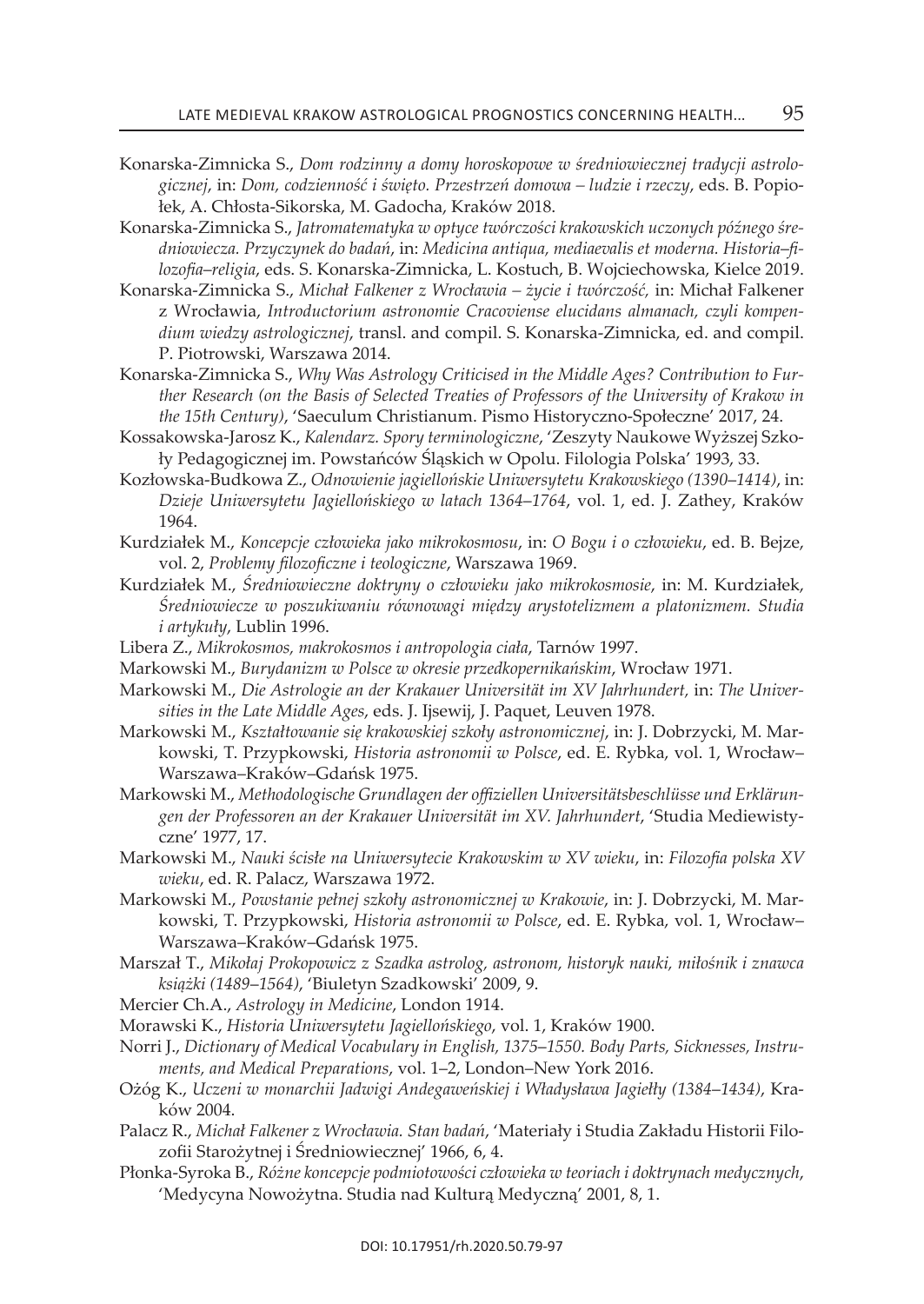- Potkowski e., *Książka i pismo w średniowieczu. Studia z dziejów kultury piśmiennej i komunikacji społecznej*, Pułtusk 2000.
- Potkowski e., *Piśmiennictwo masowe w początkach epoki nowożytnej. 'Iudicia astrologica' z Krakowa*, 'z Badań nad Polskimi księgozbiorami Historycznymi. studia i Materiały' 2002, 20.
- Prioreschi P., *A History of Medicine*, vol. 4, *Byzantine and Islamic Medicine*, omaha 2001.
- Saif L., *The Arabic Theory of Astral Influences in Early Modern Medicine*, 'Renaissance Studies' 2015, 25, 5.
- schipperges H., *Arabische Medizin im lateinischen Mittelalter*, Berlin–Heidelberg–new york 1976.
- schipperges H., *Die Assimilation der arabischen Medizin durch das lateinische Mittelalter*, wiesbaden 1964 .
- seruga j., *Krakowskie kalendarze XVI wieku*, kraków 1913.
- siraisi n.G., *Medieval & Early Renaissance Medicine. An Introduction to Knowledge and Practice*, London–Chicago 1990.
- sondel j., *Przywileje fundacyjne Uniwersytetu Jagiellońskiego oraz przywileje nadania szlachectwa jego profesorom (z historyczno-prawnym komentarzem)*, kraków 2015.
- sondel j., *Słownik historii i tradycji Uniwersytetu Jagiellońskiego*, kraków 2012.
- strzebońska a., *Szesnastowieczne kalendarze krakowskie*, in: *Bibliologia, literatura, kultura. Księga pamiątkowa ofiarowana Profesor Wacławie Szelińskiej*, eds. M. konopka, M. zięba, kraków 1999.

sudhoff k., *Iatromathematiker vornehmlich in 15 und 16 Jahrhundert. Eine Studie*, Breslau 1902.

- szwejkowska H., *Książka drukowana XV*–*XVIII wieku. Zarys historyczny*, wrocław–warszawa 1987.
- Śreniowska k., *Pojęcie czasu a tzw. myślenie historyczne*, 'Historyka' 1975, 5.
- tafiłowski P., *Społeczna funkcja kalendarzy astrologicznych w Polsce XVIII wieku*, 'Biuletyn Biblioteki jagiellońskiej' 2002, 52, 1–2.
- wachholz l., *Wydział Lekarski Uniwersytetu Krakowskiego i jego grono nauczycielskie od r. 1364*–*1918*, kraków 1935.
- włodarczyk j., *Astrologia. Historia. Mity. Tajemnice*, warszawa 2008.
- wojciechowska B., *Flebotomia i purgowanie, czyli o leczeniu w wiekach średnich*, kielce 2019.
- zathey j., *Z historii środowiska magiczno-astrologicznego w Krakowie w XV wieku*, 'krzysztofory' 1981, 8.
- zwiercan M., *Marcin z Żurawicy zwany Król (z Przemyśla, de Polonia)*, in: *Polski Słownik Biograficzny*, vol. 19, wrocław–Warszawa–kraków–Gdańsk 1974.

## streszczenie

Późnośredniowieczne prognostyki astrologiczne (iudicia, kalendarze, almanachy, etc.) to ciekawe źródło do poznania przeszłości. zwyczaj ich publikowania związany był z rozwojem tzw. krakowskiej szkoły astronomiczno-astrologicznej. Mistrzowie krakowscy piastujący funkcję profesorów katedry astronomii i astrologii zobligowani byli do układania rokrocznie prognostyków, w których zamieszczali bazujące na mającym nastąpić układzie ciał niebieskich prognozy astrologiczne dotyczące niemalże każdej płaszczyzny życia ówczesnego społeczeństwa – prognozy odnoszono do handlu, gospodarki rolnej, urodzaju lub nieurodzaju; obejmowano nimi zagadnienia natury politycznej, ale też kwestie małżeństwa, posiadanego potomstwa i jego wychowania; obszerne ustępy poświęcano prognozowaniu pogody, a więc astrometeorologii. jednakże szczególny nacisk kładziono na zagadnienia medyczne, albowiem kwestia zdrowia i choroby stanowiła kluczowe za-